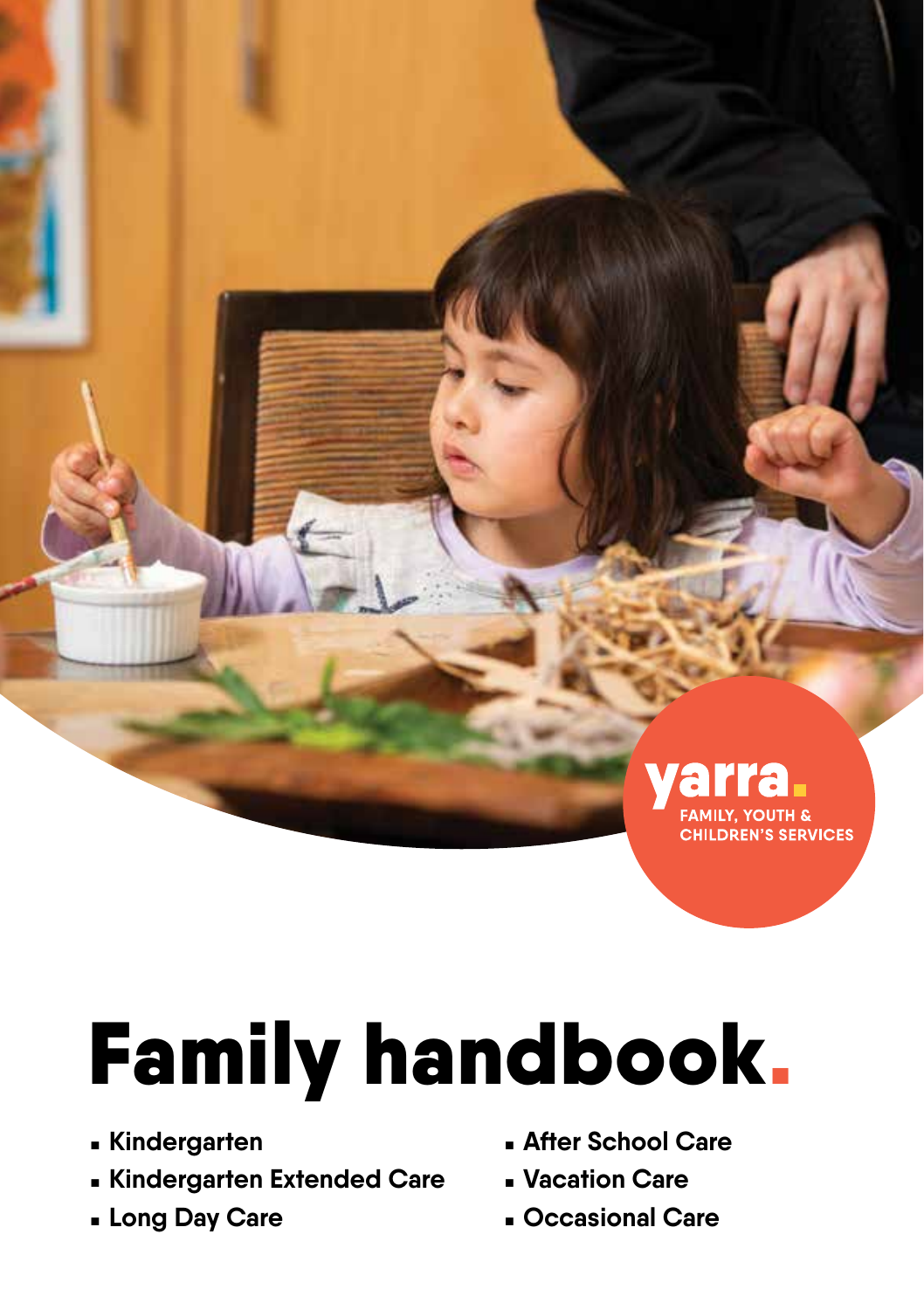# Welcome Wominjeka مر حباً بك 欢迎 Simadda Soo-dhawow Chào mừng

Yarra City Council acknowledges the Wurundjeri Woi Wurrung people as the Traditional Owners and true sovereigns of the land now known as Yarra. We also acknowledge the significant contributions made by

other Aboriginal and Torres Strait Islander people to life in Yarra. We pay our respects to Elders from all nations and to their Elders past, present and future.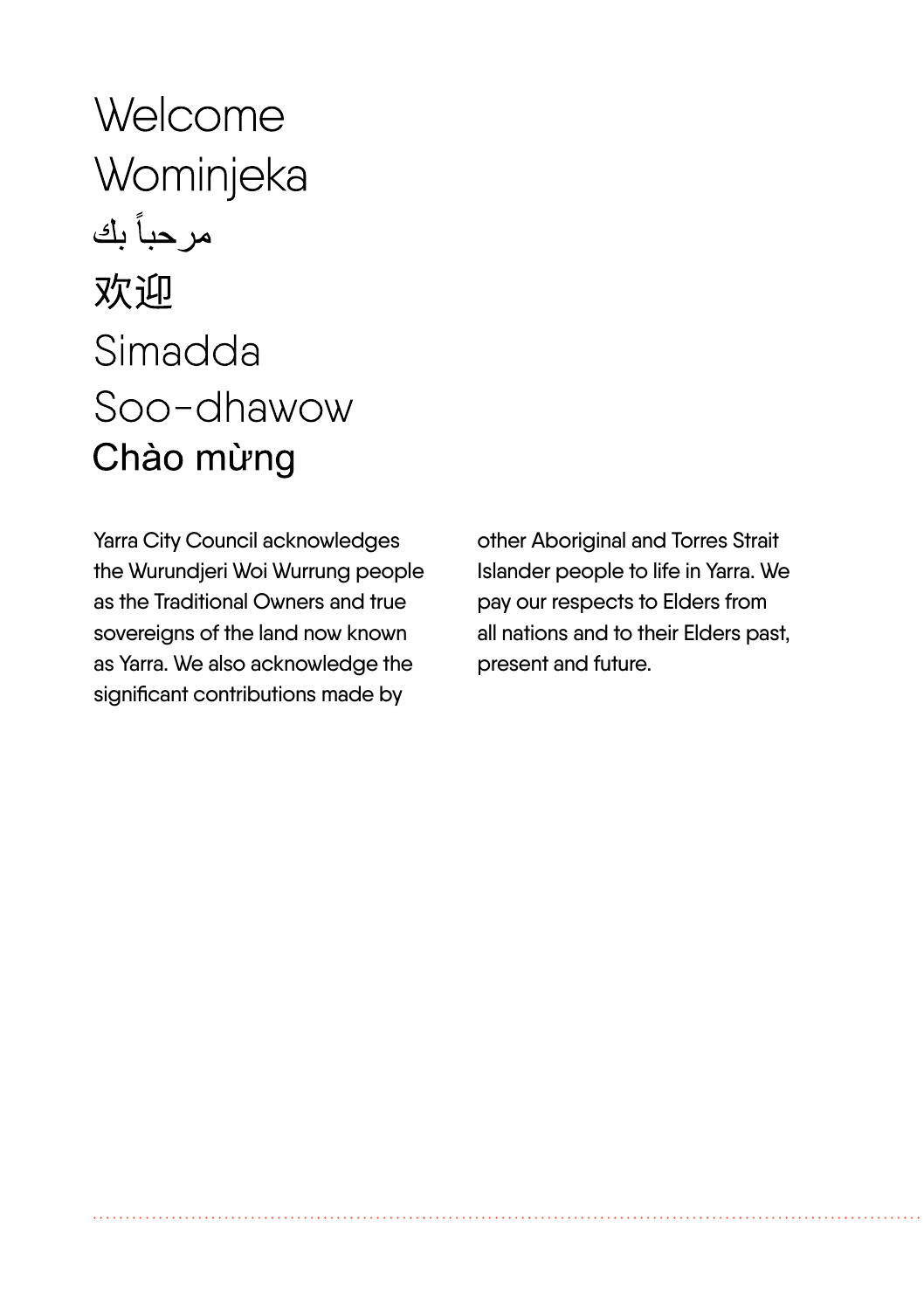# Welcome to Yarra City Council Children's Services.

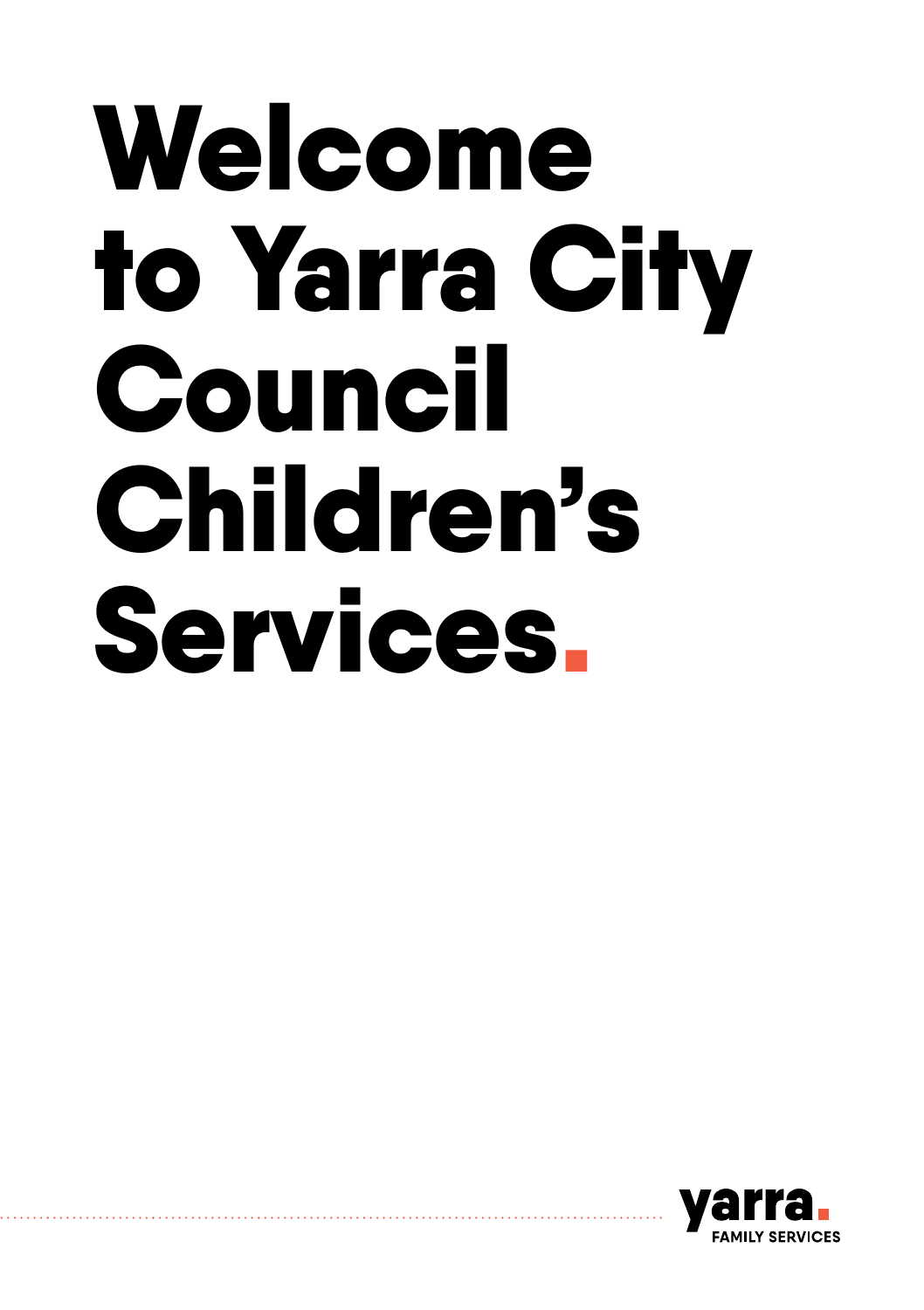# Our aims.

We respect each child as a unique person. We understand every child develops from their experiences, family, culture and community.

All families and children are welcome in our centres and programs. The City of Yarra is a diverse community and we celebrate that diversity.

We provide:

- A safe, healthy and secure environment
- **Learning environments.** both indoors and outdoors, that provide children with opportunities to explore, experiment, create, take risks and play
- **Opportunities for children to learn** about themselves, others and the world around them
- Experiences for children to gain new interests, skills and knowledge and to share them with others
- **Opportunities to support children** to be strong and confident learners
- Support in providing and meeting individual dietary requirements, including medical and cultural preferences
- Ways for children and families to contribute and share their ideas and information
- A place where we hope all children and families feel welcome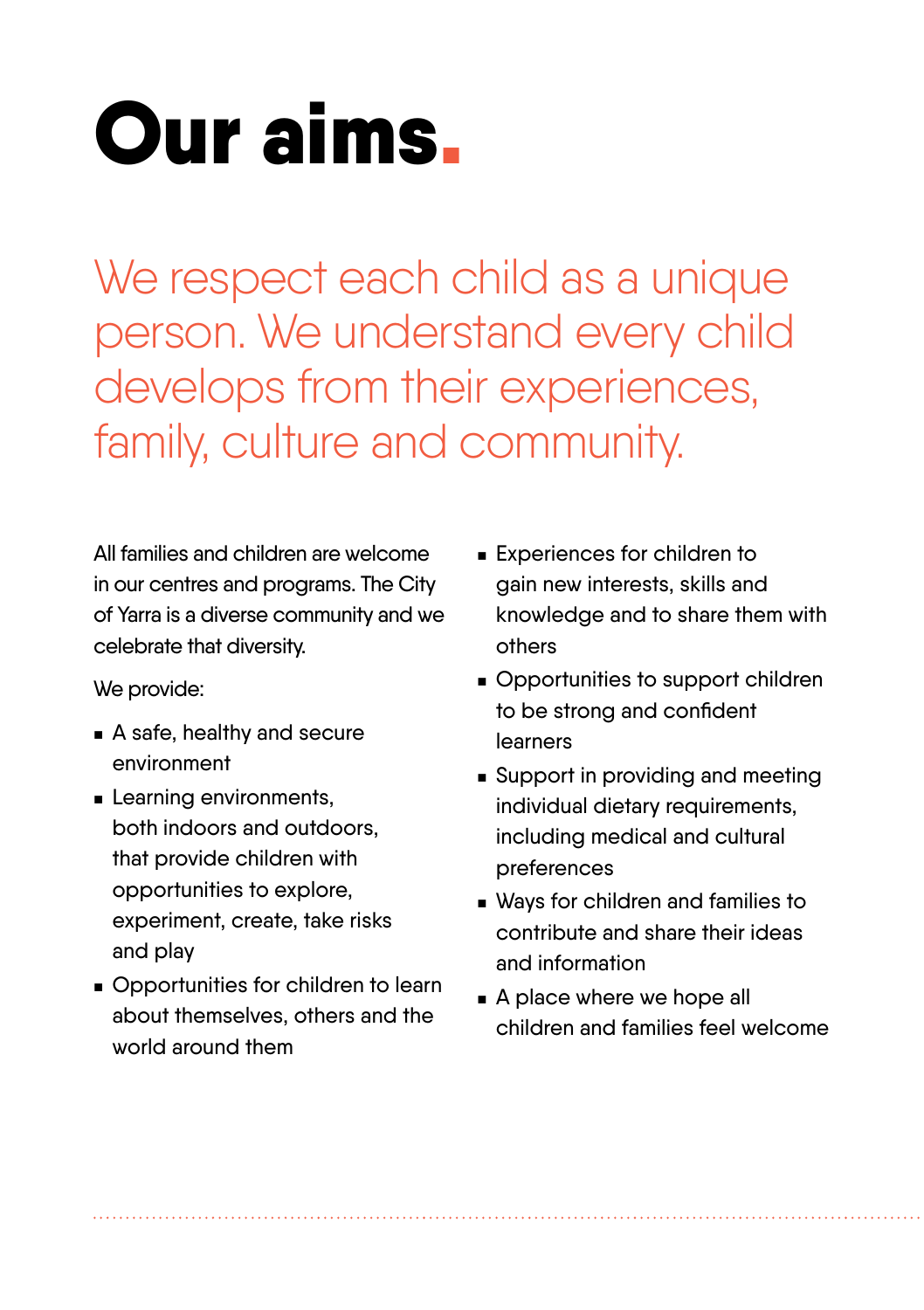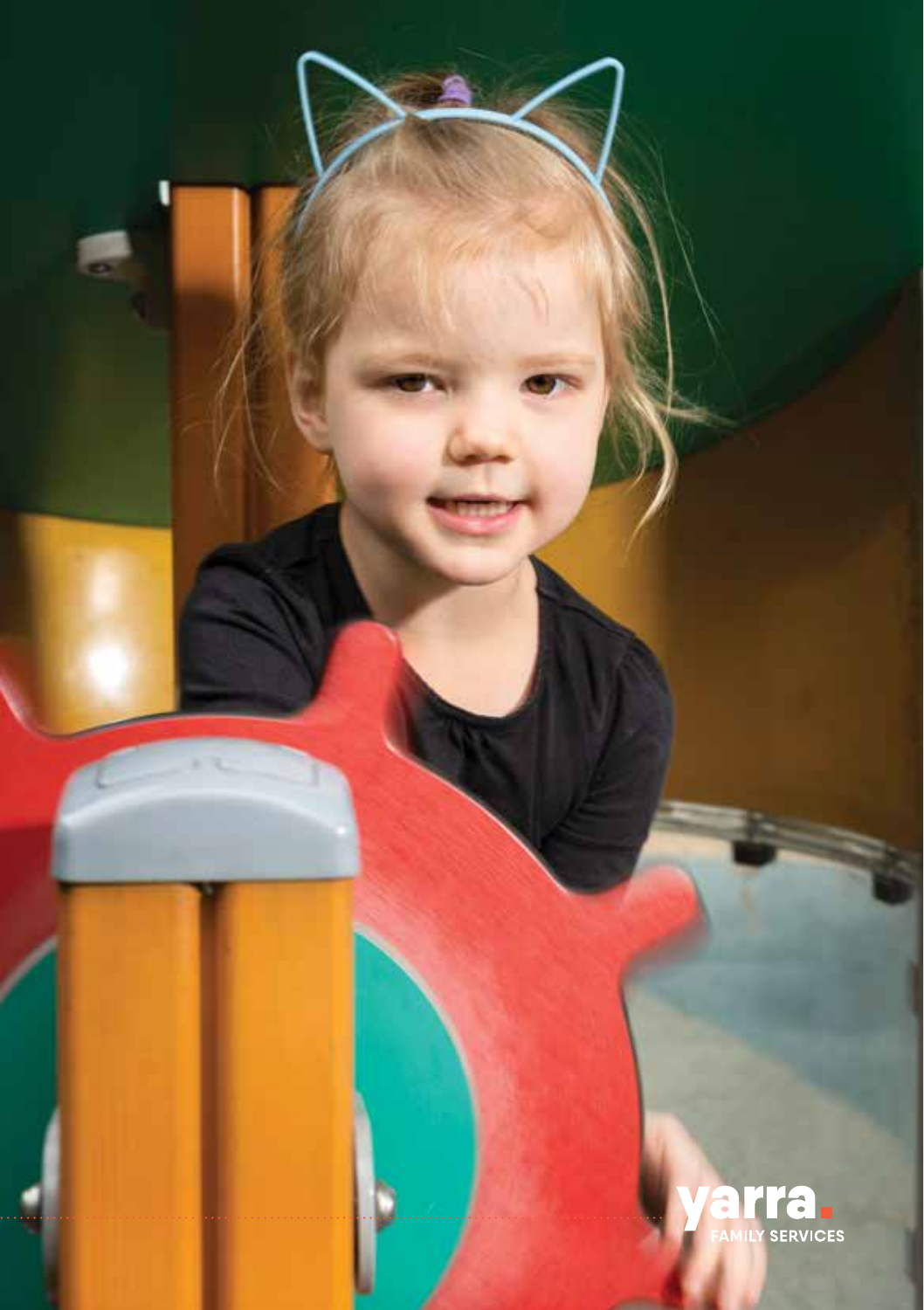# Our educators

All our early childhood educators are qualified in early childhood education. In our outside of school hours programs, educators have qualifications in education, or other relevant fields such as youth and recreation.

All educators in City of Yarra children's services hold a current first aid, asthma and allergy management qualification.

In addition ALL early childhood educators and teachers hold a current Working with Children's Check or Victorian Institute of Teachers registration; and have undertaken a police check.

Our educators are aware of the Child Safety Laws and Yarra's Child Safe Policy that promote safety and reduce risk to children. Educators are aware of the current child protection policy and procedures and their legal and ethical obligations to act to protect any child in their care who is at risk of abuse or neglect.

In order to provide a quality program that meets the needs and interests of children, our educators and teachers attend regular professional learning and development days and sessions. Please note, some programs may be closed during the year for professional learning days.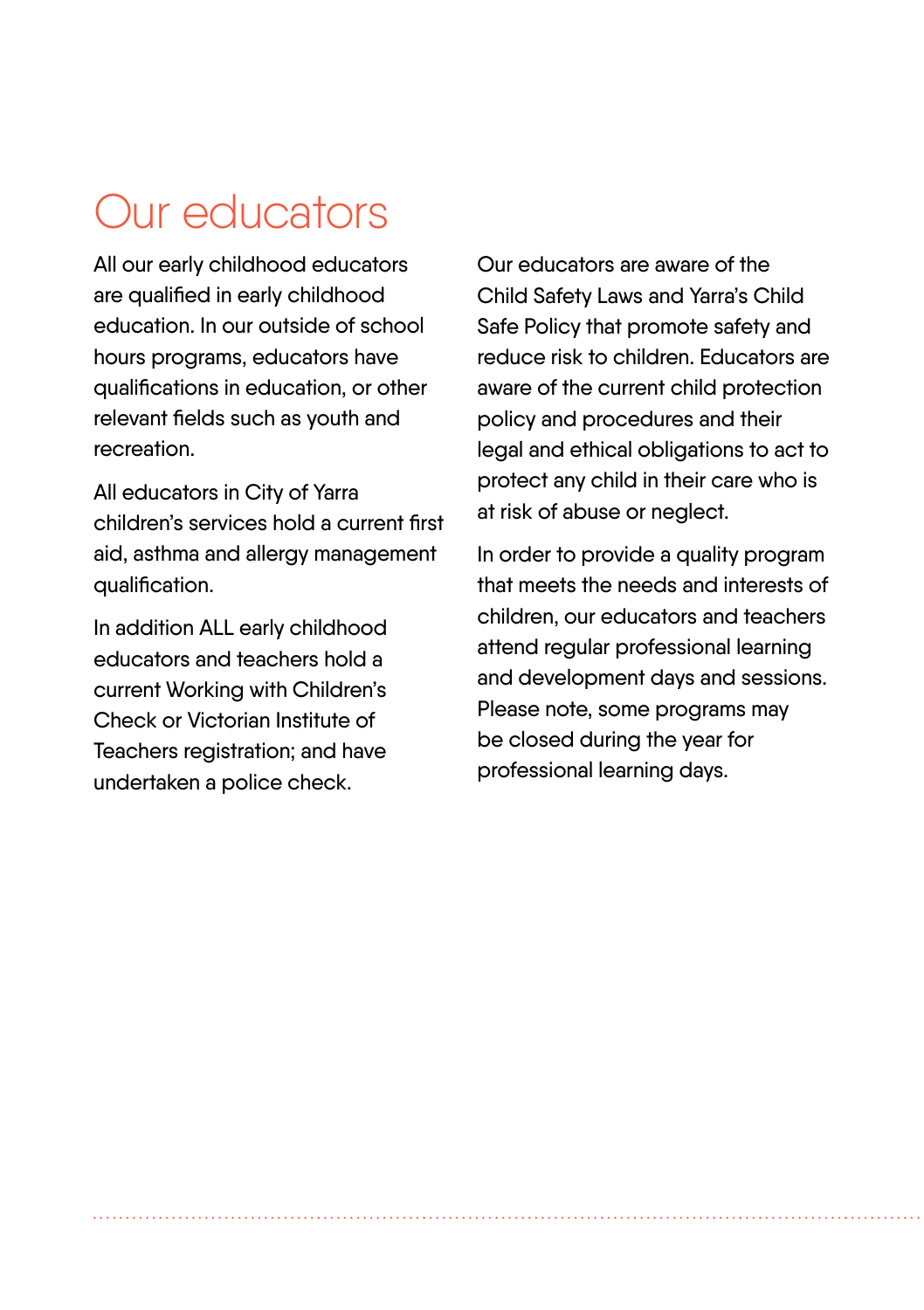# Our services

## **Long Day Care For children aged 6 weeks to 6 years.**

These programs are education and care services. They are open for at least 10.5 hours a day Monday to Friday, 50 weeks a year. Weekly bookings are ongoing for each family. Some Long Day Care services also provide integrated kindergarten. All our Long Day Care services are approved for Child Care Subsidy.

Our Long Day Care services include:

- **Connie Benn Early Learning Centre** 160 Brunswick Street, Fitzroy 7.30am to 6pm **T**// 9426 1500 **E**// conniebennelc@yarracity.vic. gov.au
- **Gold Street Children's Centre** 64 Gold Street, Collingwood 7.30am to 6pm **T**// 9205 5576 **E**// goldandkeele@yarracity.vic. gov.au
- **Keele Street Children's Centre** 177 Keele Street, Collingwood 7.30am to 6pm **T**// 8415 0970 **E**// goldandkeele@yarracity.vic. gov.au
- **North Carlton Children's Centre** 481 Canning Street, North Carlton 7.45am to 6.15pm **T**// 9274 2710 **E**// northcarlton@yarracity.vic.gov.au
- **Yarraberg Children's Centre** 4 River Street, Richmond 7.15am to 6pm **T**// 9274 2740 **E**// mbxYarraberg@yarracity.vic. gov.au

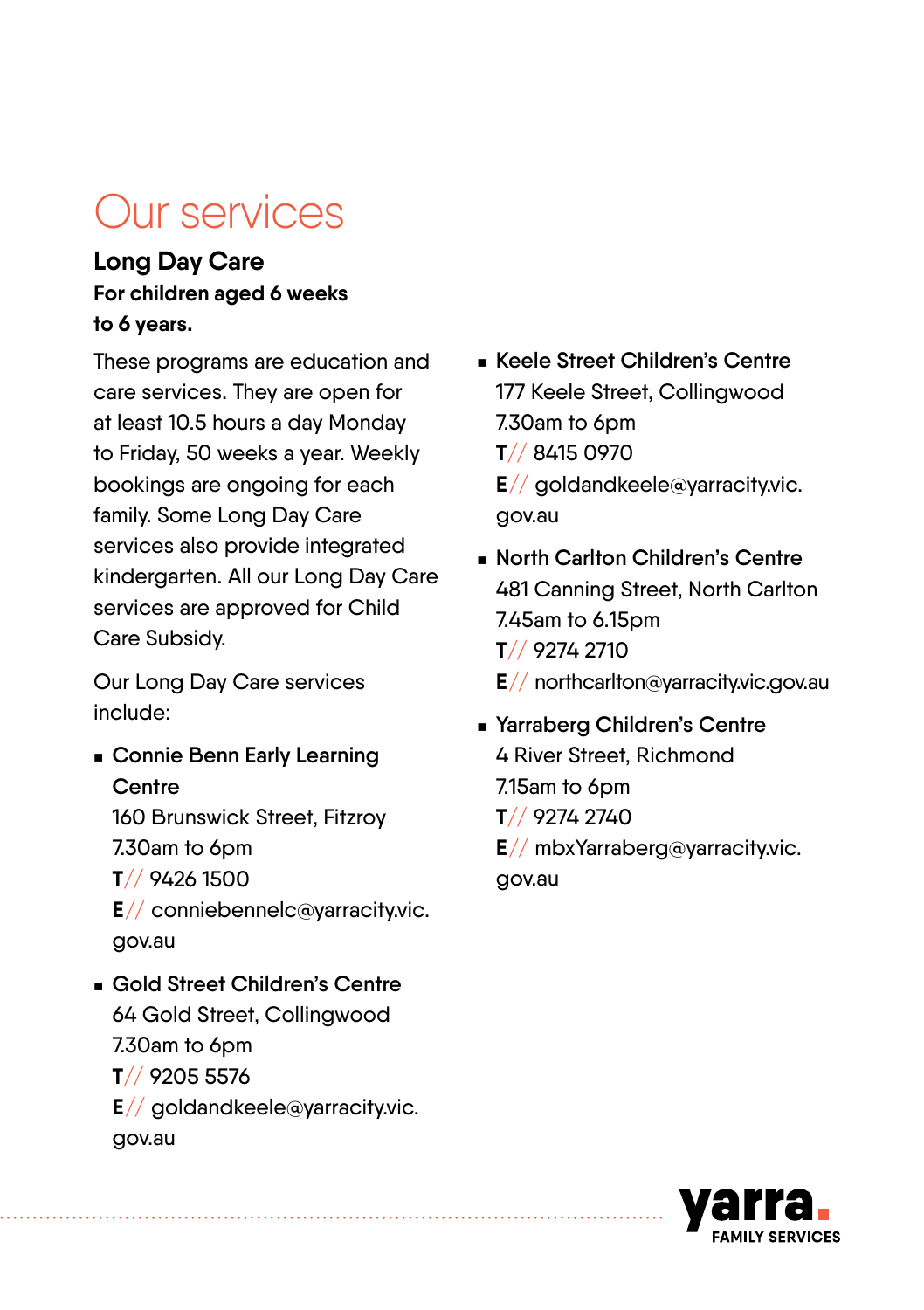### **Casual Care at Long Day Care For children aged 6 weeks to 6 years.**

We offer casual care at Council's Long Day Care centres across Yarra. These centres are specifically designed for the supervision, education and care of children. Casual Care users can access Child Care Subsidy.

### **We offer 5 hour and full day casual care sessions at:**

- Connie Benn Early Learning Centre in Fitzroy
- Gold Street Children's Centre in Collingwood
- Keele Street Children's Centre in Collingwood
- **North Carlton Children's Centre** in North Carlton.

5 hour casual sessions run from 8.30am to 1.30pm.

Full day sessions are up to 10.5 hours.

### **We offer 2.5 hour, 5 hour and full day casual care sessions at:**

 Yarraberg Children's Centre in Richmond

2.5 hour casual session operate Wednesday and Friday:

- $B.30$ am to 11am
- 11.30am to 2pm
- 2.30pm to 5pm

5 hour casual sessions run from 8.30am to 1.30pm

Full day sessions are up to 10.5 hours.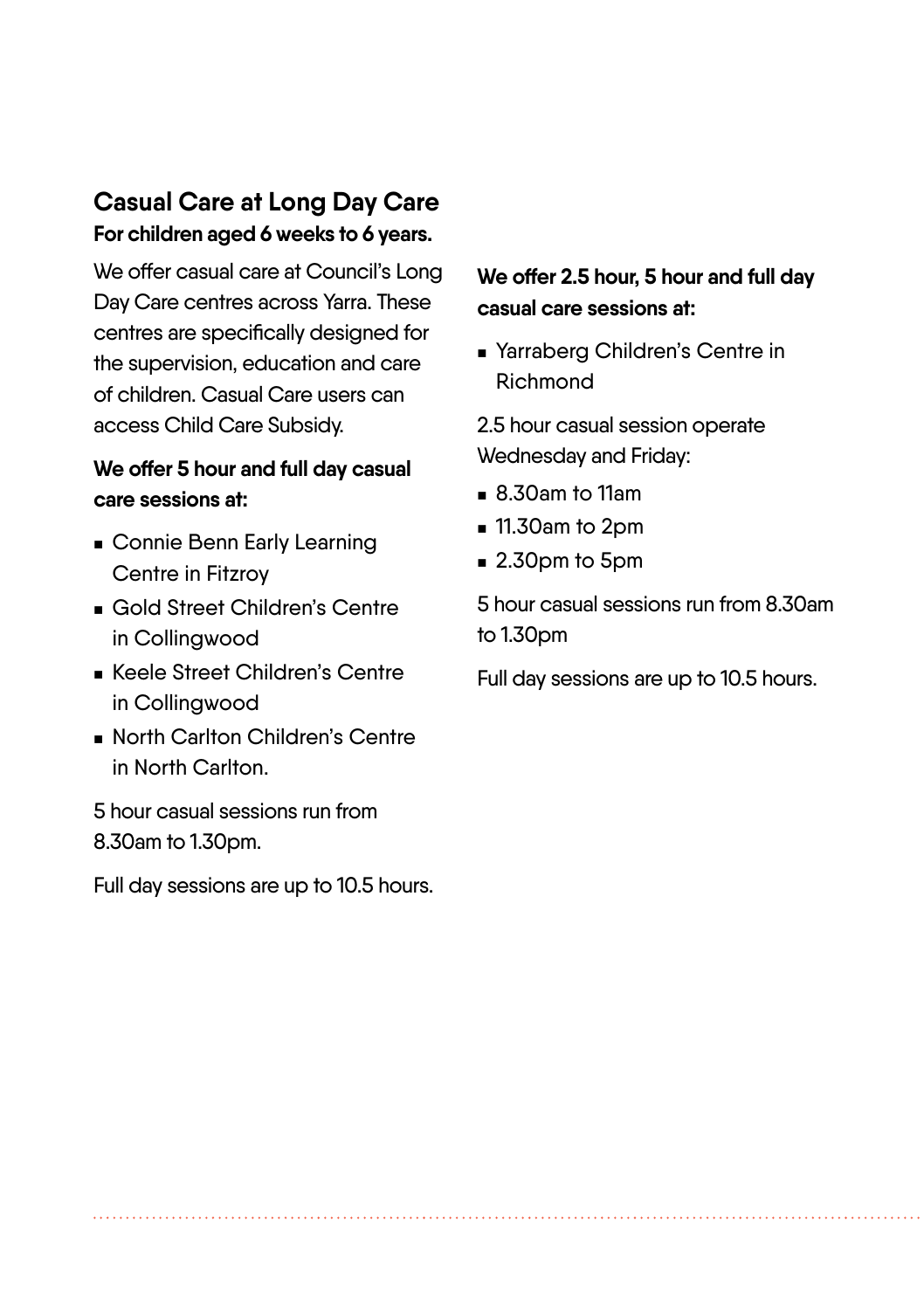## **Occasional Care**

Occasional Care is available at Connie Benn Early Learning Centre.

There are 2 hour, 3 hour and 4 hour sessions available.

Occasional care is booked casually up to 3 times per week. Bookings for occasional care open two weeks in advance.

### **Connie Benn Early Learning Centre**

160 Brunswick Street, Fitzroy **T**// 9426 1500 **E**// occasionalcare@yarracity.vic. gov.au

### **Sessions:**

- **Monday, Wednesday and Friday** 8.30am to 12.30pm (4 hours) 1pm to 5pm (4 hours)
- **Tuesday and Thursday** 8.30am to 12.30pm (4 hours) 8.30am to 10.30pm (2 hours) 10.30am to 12.30pm (2 hours) 12.30pm to 3.30pm (3 hours)



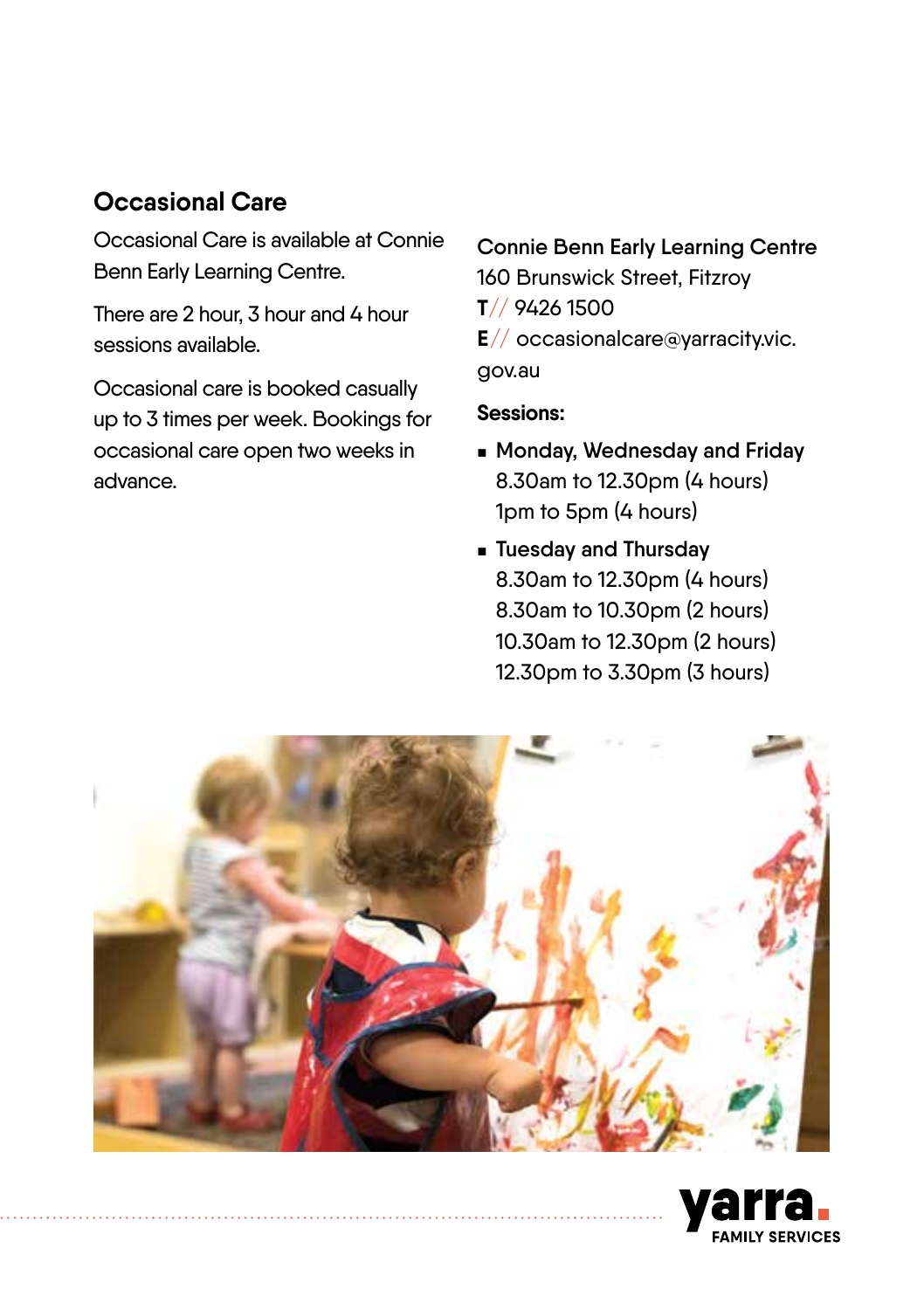# **Kindergarten**

### **For children aged both 3 and 4 years.**

The 4 year old sessional kindergarten program is funded for 15 hours a week and operates during school terms.

The pre-kindergarten (3 year old kindergarten) sessional program is for 4 hours a week and operates during school terms.

Children can also access a 3 and 4 year old integrated kindergarten program within the long day care setting (a daily Long Day Care fee is charged for these programs).

### **Our Sessional Kindergartens include:**

 **Connie Benn Early Learning Centre** 160 Brunswick Street, Fitzroy 9am to 4.30pm **T**// 9426 1500 **E**// conniebennelc@yarracity.vic.

gov.au

### **4 year old kindergarten**

- Rotational Session across Monday, Tuesday and **Wednesday**
- Thursday and Friday
- **North Carlton Children's Centre** 481 Canning Street, North Carlton **T**// 9274 2710
	- **E**// northcarlton@yarracity.vic.gov.au
	- **4 year old kindergarten**
	- 8.30am to 4pm
	- Monday and Tuesday
	- Thursday and Friday

**3 year old kindergarten** Wednesday 8.30am to 12.30pm

### **Extended Care available**

- 4pm to 6.15pm Monday, Tuesday, Thursday and Friday
- 12.30pm to 6.15pm Wednesday
- 7.45am to 6.15pm during school holidays
- **Princes Hill Kindergarten** 280 Pigdon Street, North Carlton **T**// 9380 8359
	- **E**// PrincesHillKindergarten@ yarracity.vic.gov.au
	- **4 year old kindergarten**
	- 8.30am to 4pm
	- Monday and Tuesday
	- Thursday and Friday
	- **3 year old kindergarten**
	- Wednesday 8.30am to 12.30pm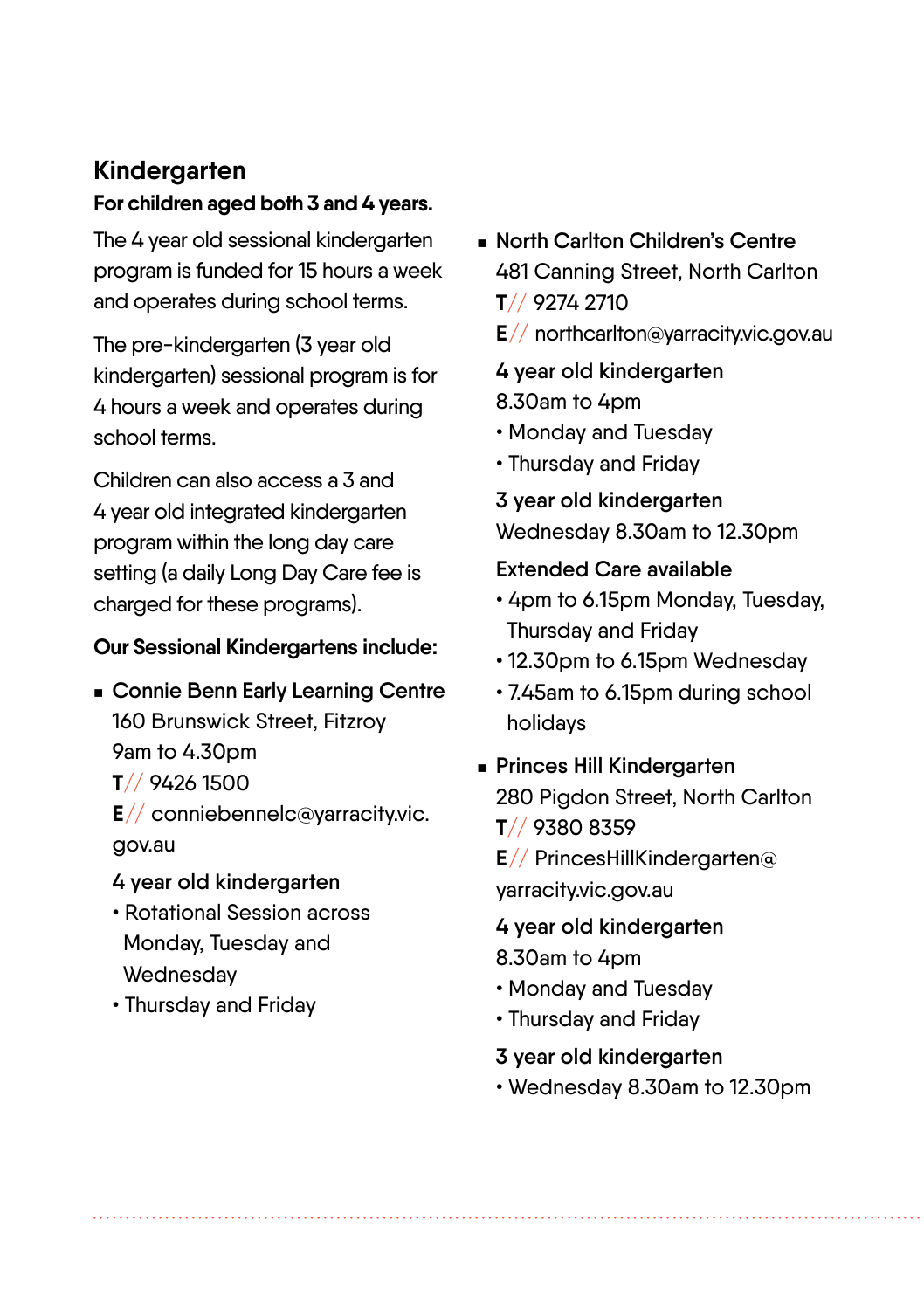- **Richmond Kindergarten** 27 Duke Street, Richmond **T**// 9428 5173 **E**// RichmondKindergarten@ yarracity.vic.gov.au
	- **4 year old kindergarten**
	- 8.30am to 4pm
	- Monday and Tuesday
	- Thursday and Friday

### **3 year old kindergarten**

• Wednesday 8.30am to 12.30pm

# **Integrated Kindergarten is also available at the following Long Day Care Services:**

- **Connie Benn Early Learning Centre**
- Gold Street Children's Centre
- Yarraberg Children's Centre



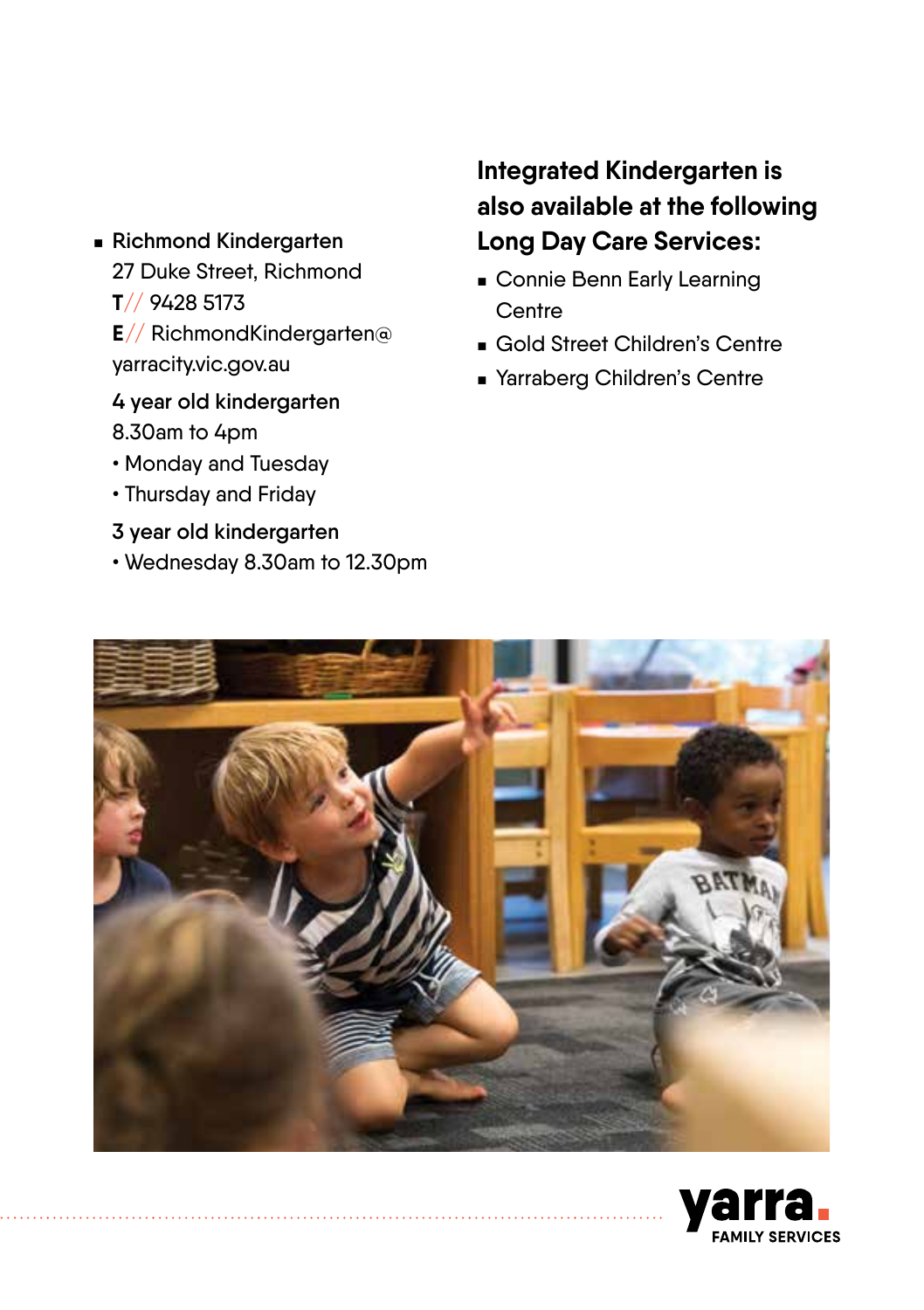### **Outside school hours care**

### **After School Care**

After School Care operates at two primary schools in Yarra:

- Collingwood College
- Richmond West Primary School

After School Care programs operate every day that the school is operating from the end of the school day until 6pm.

At the request of the school, a full day program may be offered to families when a pupil free day is scheduled.

A full day program can only be offered if minimum attendance requirements are met.

All our After School Care services are approved for Child Care Subsidy.

### **Vacation Care**

For school aged children during school holidays. The Vacation Care program operates at three sites across Yarra,

10 hours per day, 8am to 6pm.

Vacation Care program operates 8 weeks per year at Richmond West Primary School Vacation Care and Atherton Gardens Vacation Care.

Collingwood College Vacation Care operates 9 weeks per year.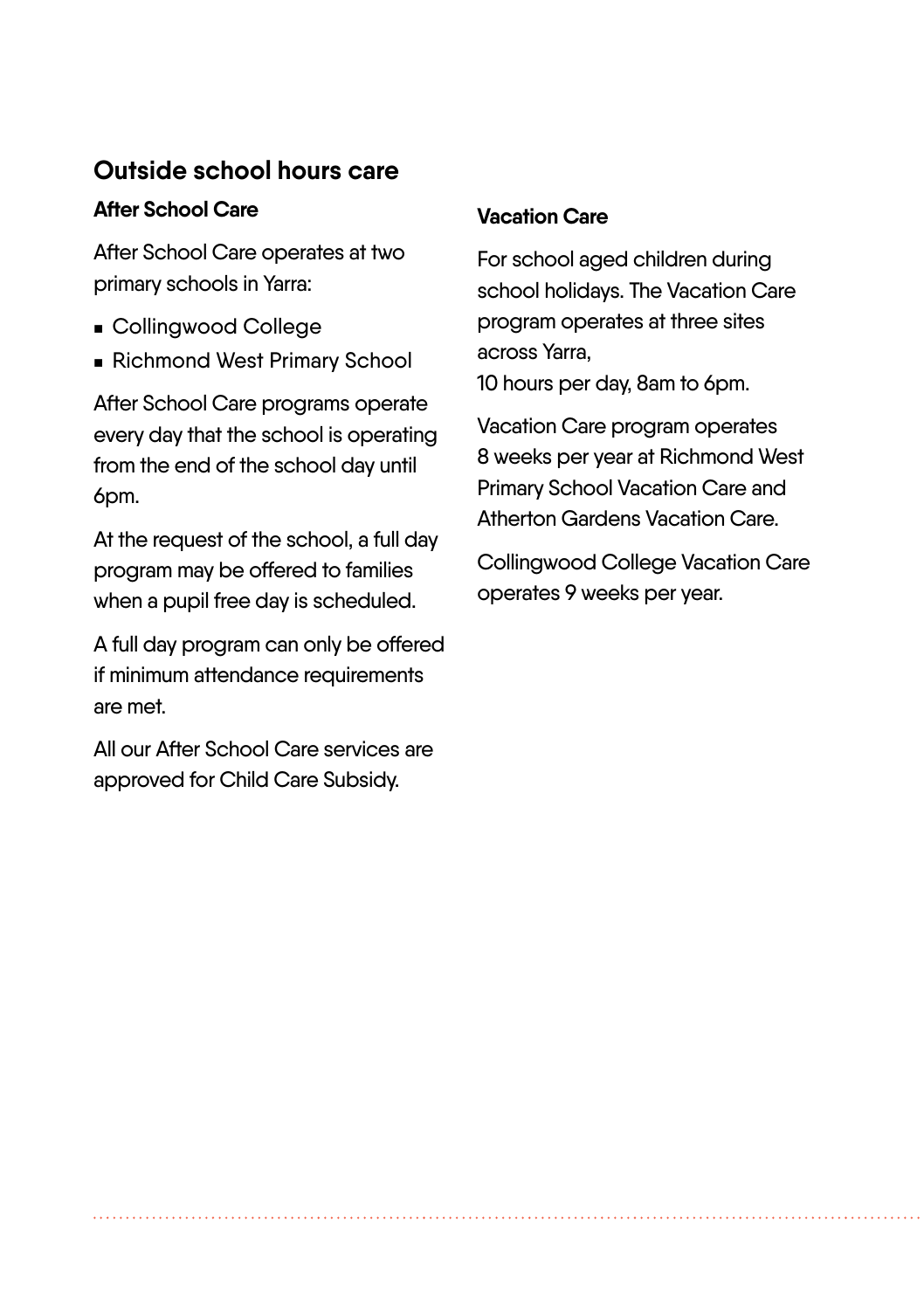# **Outside School Hours Care Services (OSHC)**

- **Collingwood College OSHC** Islington Street, Collingwood **T**// 9416 2820 or 0438 205 224
	- **E**// aftercare@yarracity.vic.gov.au
	- After Care Hours: 3pm to 6pm
	- Vacation Care hours: 8am to 6pm
- **Richmond West Primary School OSHC**
	- 25 Lennox Street, Richmond
	- **T**// 9429 7502 or 0412 418 194
	- **E**// aftercare@yarracity.vic.gov.au
	- After Care Hours: 3pm to 6pm
	- Vacation Care hours: 8am to 6pm
- **Atherton Gardens Vacation Care** 125 Napier Street, Fitzroy **T**// 9429 7502 or 0412 418 194 **E**// vacationcare@yarracity.vic. gov.au
	- After Care Hours: 3pm to 6pm
	- Vacation Care hours: 8am to 6pm



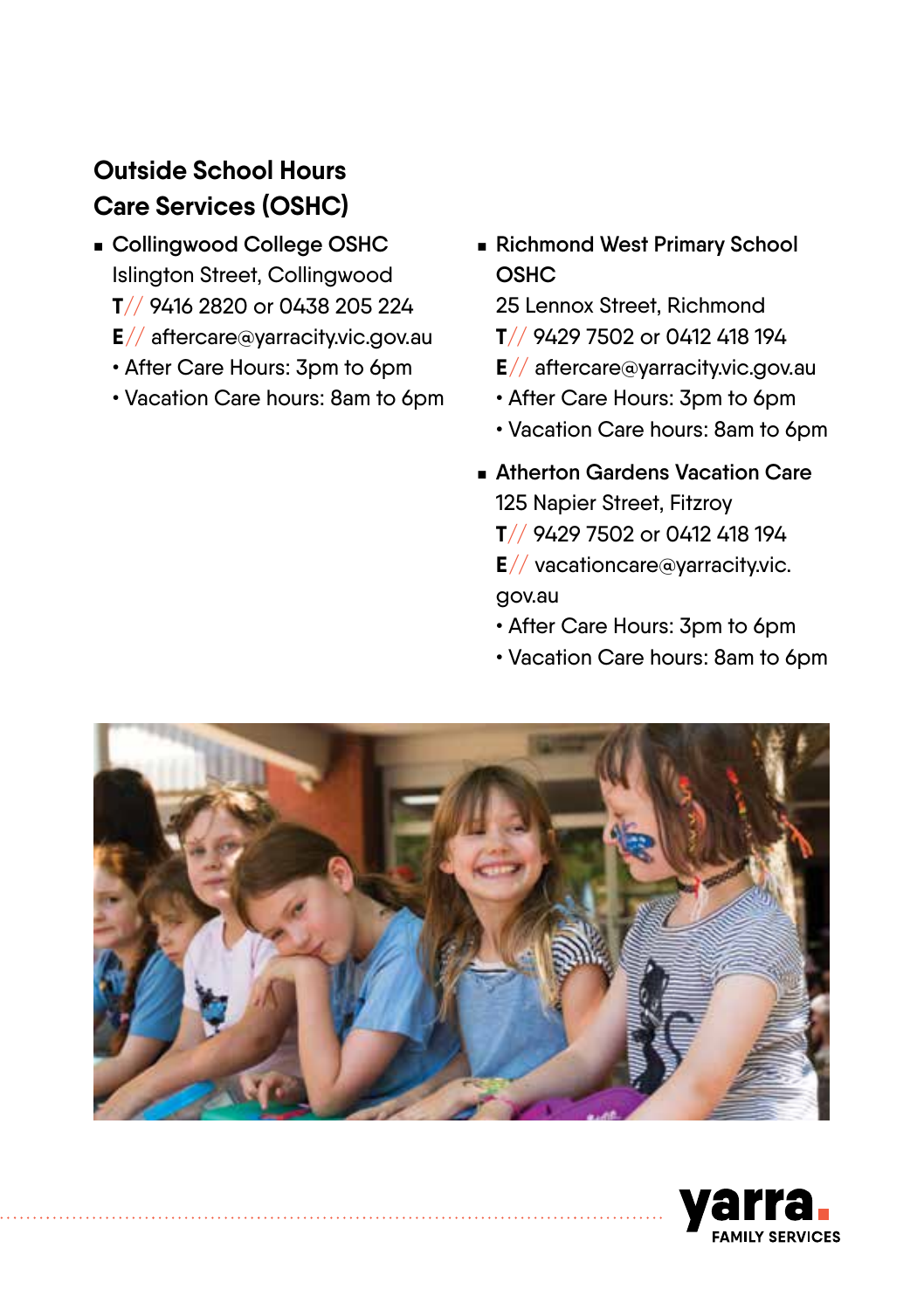# How do I enrol or book into the services?

# **Long Day Care and Kindergarten**

Long Day Care and Kindergarten places are allocated in line with City of Yarra's Priority of Access Policy. To learn more about our Priority of Access Policy go to **yarracity.vic.gov.au/priority**

To request a place in Long Day Care or Kindergarten, families will need to complete a Central Registration form.

Central Registration forms can be located:

**Online** yarracity.vic.gov.au/childcare

### **In person**

At one of our customer services centres including Collingwood Town Hall, Connie Benn Centre, Bargoonga Nganjin, North Fitzroy Library and Richmond Town Hall.

**Phone** 9205 5555

**Email** info@yarracity.vic.gov.au

Once a place becomes available and you are next on the list, you will receive an offer. When you accept the place, you will be asked to enrol and orientate into the service.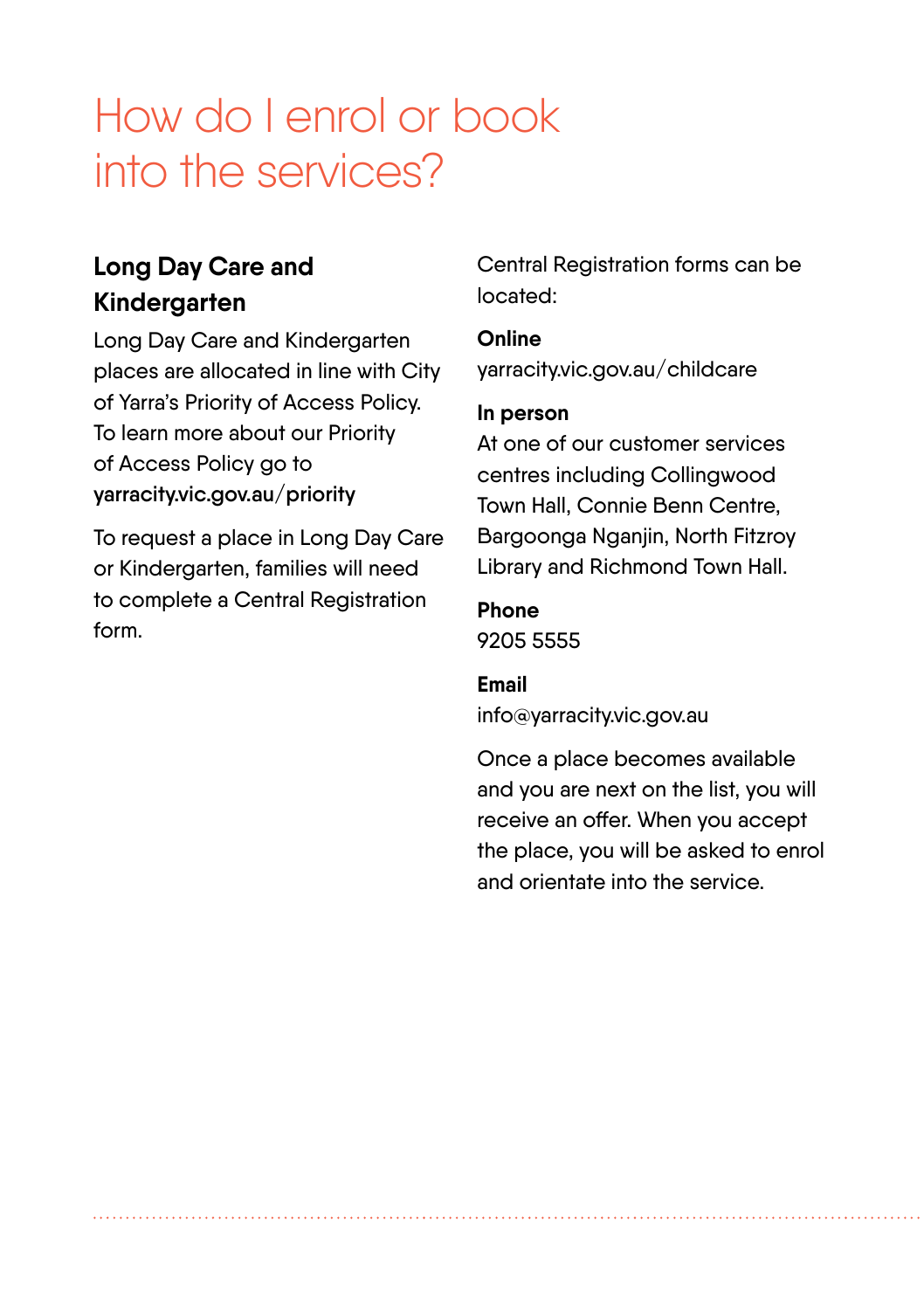### **Enrolment**

The priority of access applies to all children's services, but families do not need to go through the Central Registration process to access:

- Occasional Care
- Casual Care
- **After School Care**
- **Vacation Care**
- Kindergarten Holiday Program

Once families enrol in one service, they do not need to complete any additional enrolments to access other children's services managed by Yarra City Council.

# **Getting ready to enrol**

During the enrolment process, you may be asked to provide information, or attach documents that you may need to organise before completing the form. Please get the following ready before enrolling:

**Australian Immunisation** Register certificate. This can be downloaded through the Medicare app on your MyGov account.

**If your child has a medical** condition or specific need such as asthma, allergies, intolerances, autism, cerebral palsy – a medical management plan/s signed off by your medical practitioner needs to be provided. The plan can be no more than 6 months old.

**Note that in addition the following may also need to be completed once the enrolment is received before your child commences:**

- A risk minimisation plan
- **A** communication plan
- An ongoing medication form
- A support plan
- **Have your Direct Debit details** available
- Child Care Subsidy details available including your family CRN and your child/ren's CRN/s

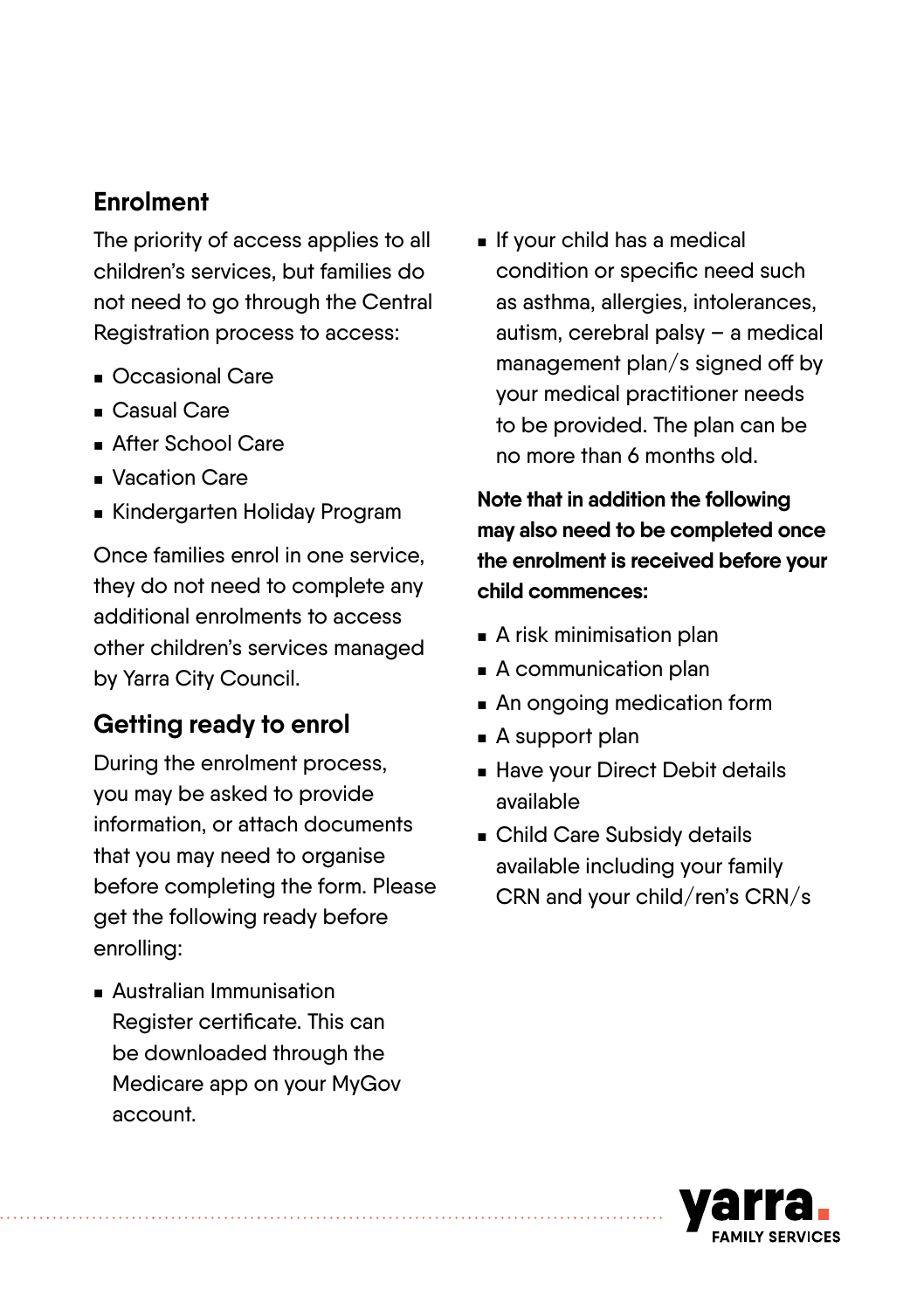### **How to enrol**

Our enrolment forms are completed via an enrolment portal which needs to be accessed via a desktop computer.

To complete the enrolment click on the link which can be found under the "how to enrol" section on our website, **yarracity.vic.gov.au/occasionalcare**

### **Assistance available**

We can offer assistance over the phone or you can make an appointment. Call **9205 5555**.

### **Drop in assistance is available at the following locations**

- **Collingwood Town Hall** 140 Hoddle Street, Abbotsford Tuesdays 10am to 4pm
- **Connie Benn Centre**  160 Brunswick Street, Fitzroy Wednesdays 10am to 4pm

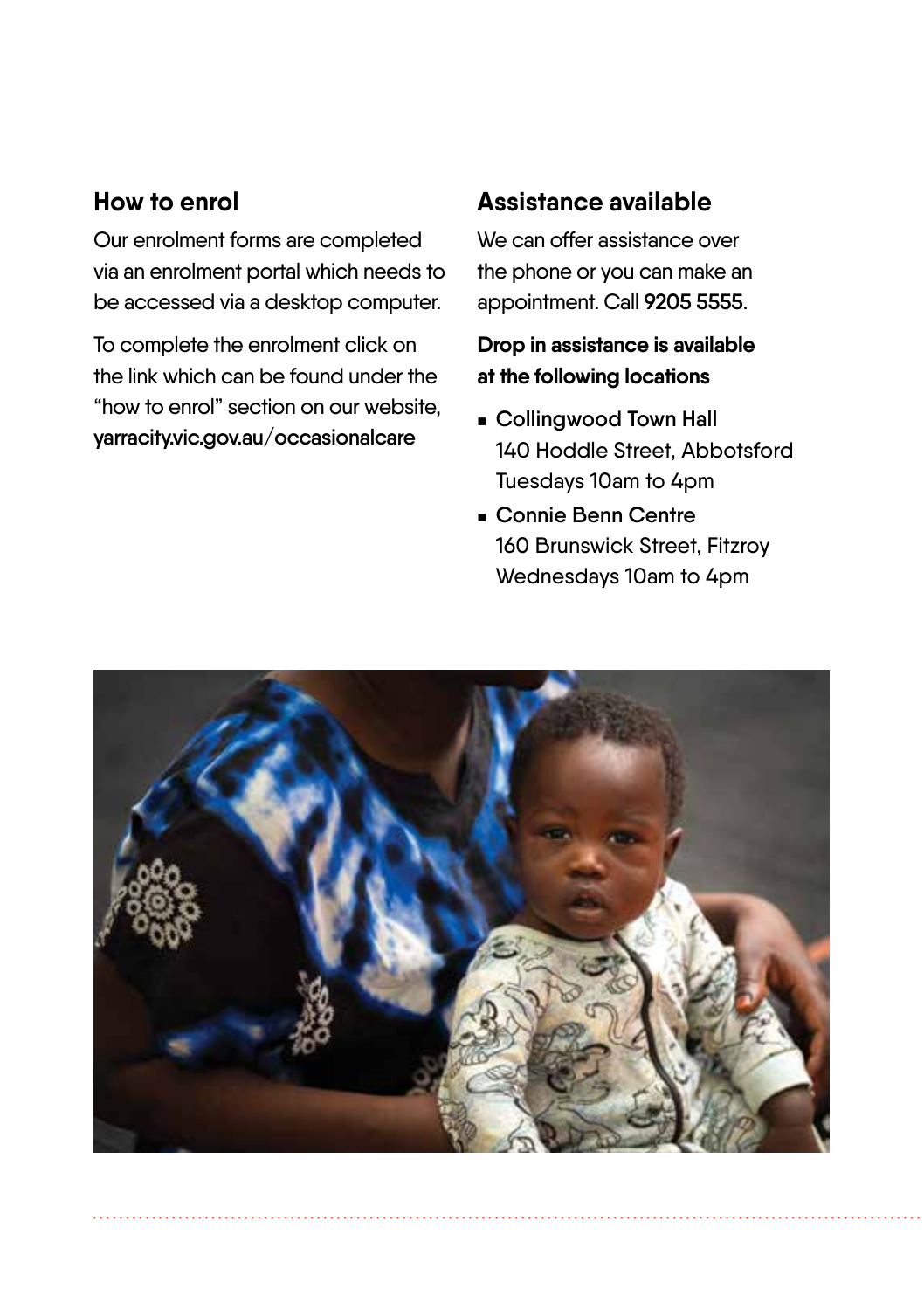# Child Care Subsidy

# **What is Child Care Subsidy?**

Child Care Subsidy (CCS) is financial support from the Australian Government to assist families with the cost of childcare.

The subsidy is subject to eligibility. The subsidy is also indexed according to a family's income and activity assessment.

# **Which services can CCS be applied to?**

CCS can be applied to Long Day Care, Casual Care, Kindergarten Extended Care, After School Care and Vacation Care.

**CCS does not apply to sessional kindergarten or occasional care.** 

# **How do I register for Child Care Subsidy?**

 For more information on how to register for CCS:

- Visit the Department of Human Services website: **humanservices.gov.au/ childcaresubsidy**
- **Apply through your MyGov** account
- Contact Centrelink on **13 61 50**

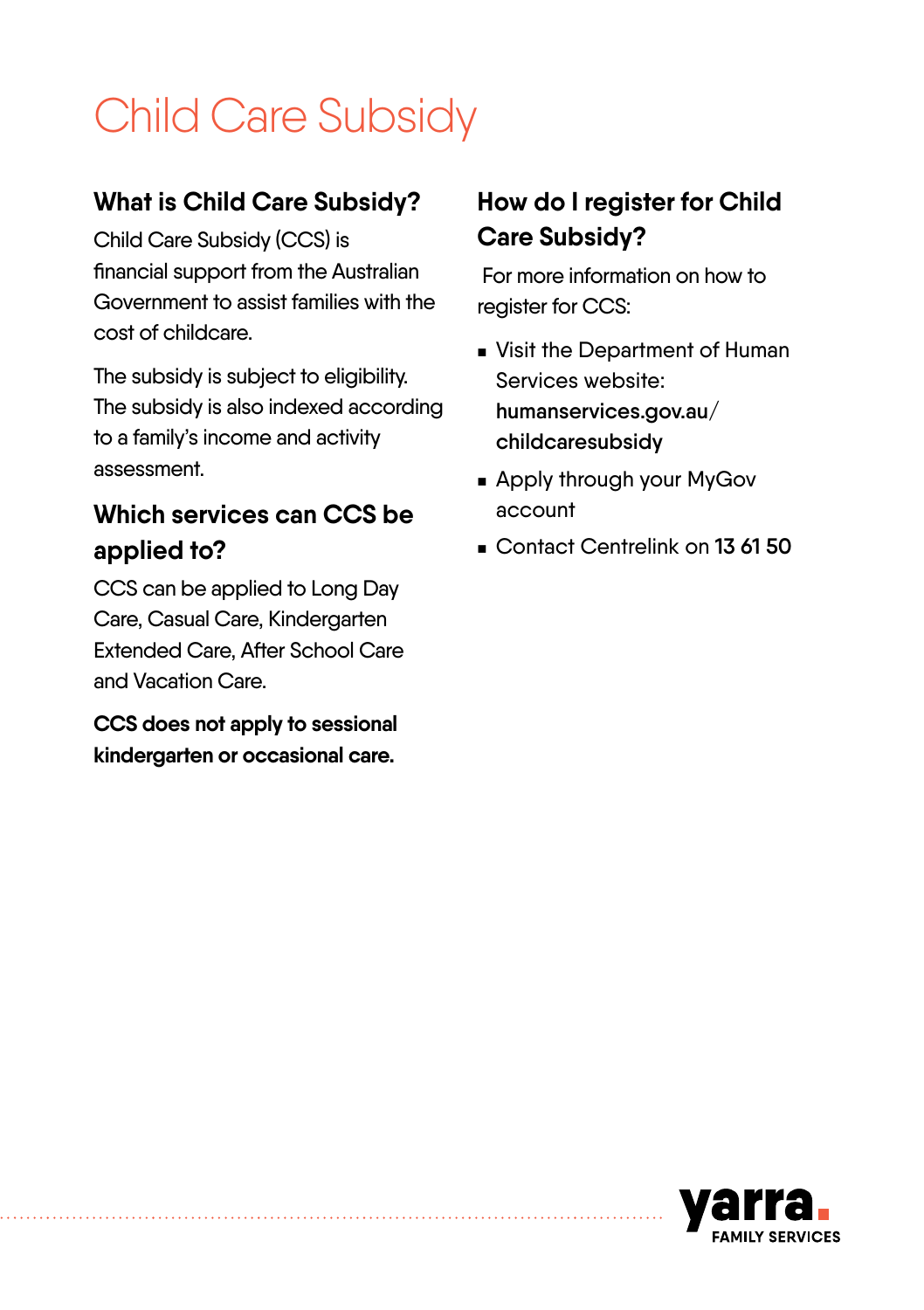# Starting care

# **Settling in**

Introducing your child into care can be an emotional time. It is fair to expect some tearful goodbyes in the early days; however there are many ways to assist your child with this transition.

Every child is a unique individual with different needs, personalities, routines and interests. The expert of each child is the child themselves, and their family.

Before your child starts care we welcome you to visit the service with your child so you both get to know the educators and become familiar with the environment. This could be through planned orientation sessions or visiting the service.

It also helps the educators when you and your child complete the service "About Me" forms so we know your child's interests and routines. This helps us start planning for the needs and interests of your child from day one.

# **What to wear**

- Footwear that is age appropriate and does not hinder physical play (not thongs or sandals that children cannot run in).
- **Clothes that are suitable for messy** play. The children in our services explore sensory play and the outdoor environment in a way where they may get messy.
- Clothing appropriate for the outdoor conditions. Our services are indoor and outdoor programs. Children should have coats and woolly hats during the colder months.
- **Sun smart clothing between the** start of September and the end of April. This includes:
	- Clothes that cover the shoulder and top of the arms.
	- Hat with a brim and/or covers the neck.
	- Families that do not want sunscreen applied to their child are to provide clothing with more coverage.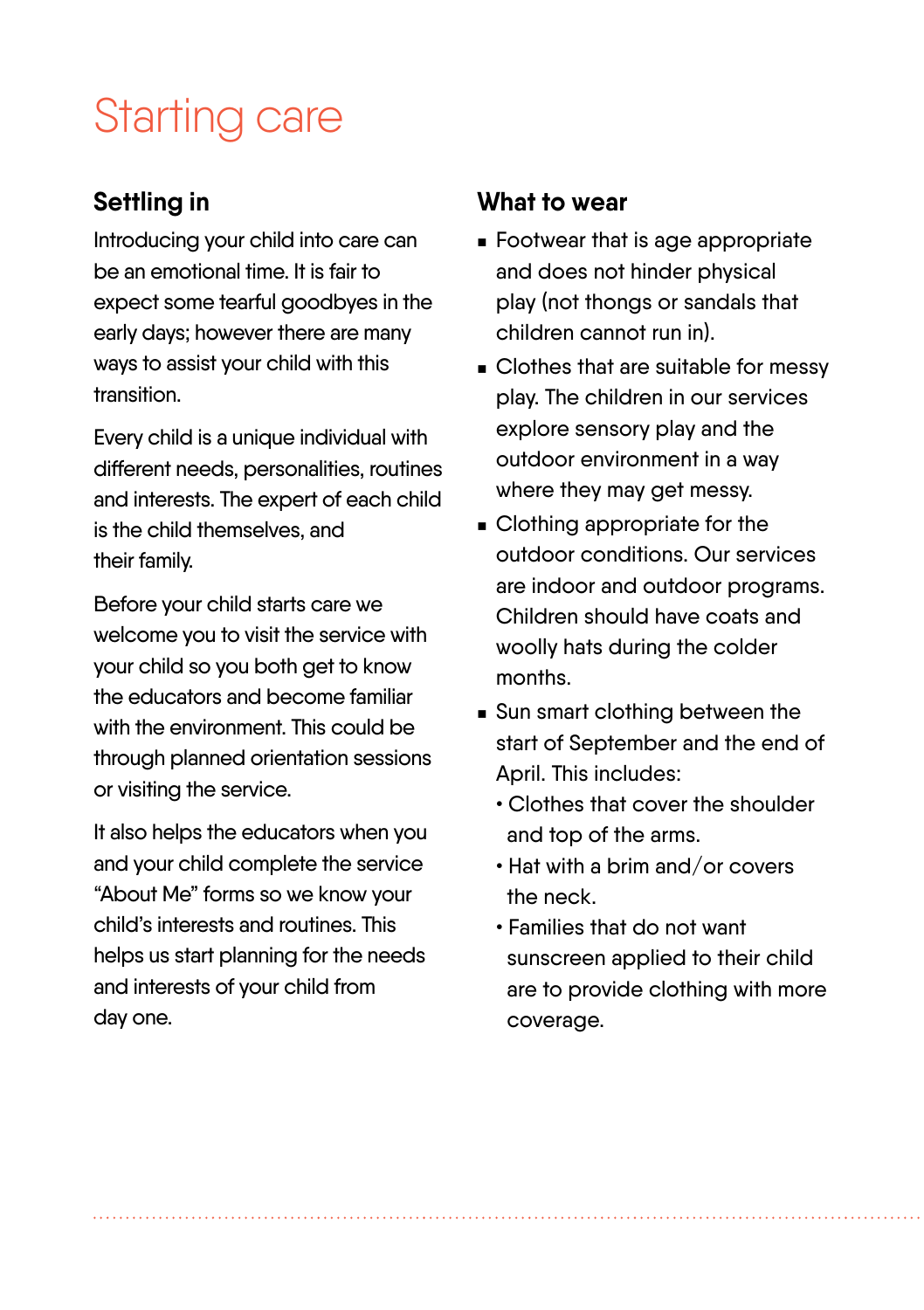# **What should my child bring to care?**

### **All Services**

#### **Medication**

If your child requires medication to be kept at the service as part of a medical management plan, it is a requirement that we have a service supply of that medication on site at all times.

### **Sun Smart Hat**

From the start of September until the end of April your child will need wear a hat with a brim when playing outside.

### **Water Bottle**

Children should have a refillable water bottle for use in the centre.

### **Long Day Care, Casual and Occasional Care**

- **Breast milk or formula powder in** a bottle (not mixed or prepared).
- **Change of clothing, clearly** labelled in case of accidents.
- A reusable wet bag for soiled clothing.

### **Kindergarten, Kindergarten Holiday Program and Vacation Care**

Snacks and lunch.



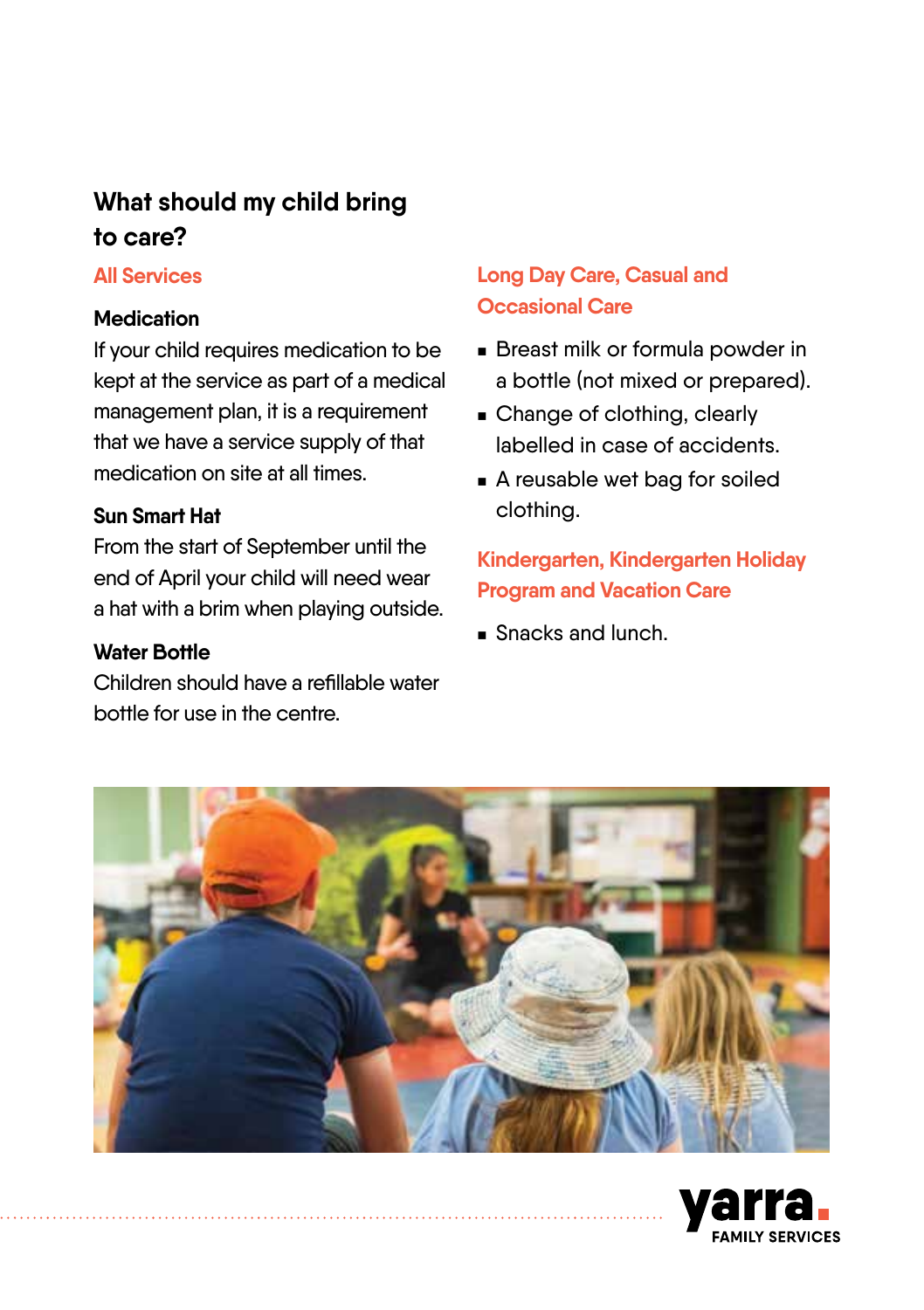# Partnerships with families.

Families are the first source of knowledge and advice for educators about their culture and their children's abilities, life experiences, preferences and interests. Educators need this information to develop educational programs.

Families will also have their own beliefs and values about the education and care of their child. Through respectful relationships with families, educators can gain a good understanding of what's important for families and how to best meet the needs of their children.

Children succeed when there is an open exchange of information that links the home with the service.

Each family has preferred ways of communicating so we will use a variety of ways to exchange information with you. These ways can include:

- **information on notice boards or** handouts
- **information by email**
- visual diaries near the children's rooms
- informal chats at social functions and community events
- regular newsletters about the service, programs, events, news, recipes and articles about children's learning, health and development. We welcome contributions from families.
- **information shared through** conversations, sometimes brief on, most of the days your child attends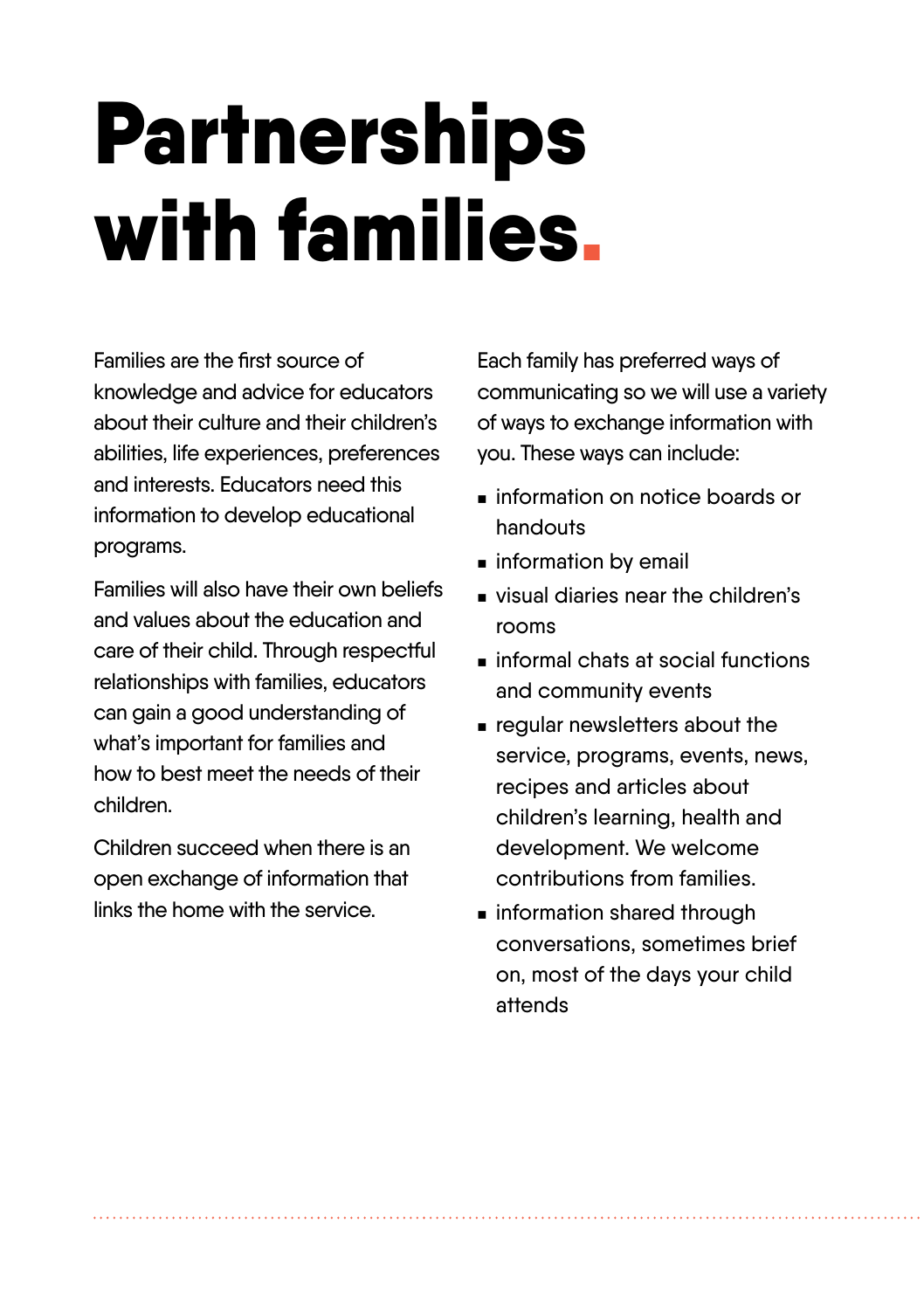The most important communication is often at arrival and departure times. As these can be busy times it may not be possible to have a long conversation.

Families are welcome to make a time with the educators if they would prefer a more in depth conversation. Our educators will also communicate through phone calls if any issues arise during the day.

# **Getting involved**

You are welcome to visit any time. Let us know when you would like to come and what you would like to do when you visit. It might include:

- $\blacksquare$  joining in the children's activities
- reading or telling stories
- **gardening with children**
- showing the children a skill you have like music, craft, cooking
- **helping out at working bees, or**
- **helping out on an excursion.**

You might also prefer to be involved in ways other than a visit:

- contributing to a newsletter;
- **helping to develop a service's** philosophy;
- **participating in community events** after hours;
- donating recycled materials from home for the children to use (for example, corks, plastic bottle tops, fabric, spare paper, old wrapping paper, greeting cards, pieces of ribbon, or polystyrene trays);
- **giving feedback on policy** reviews; or
- coming to a family information evening.

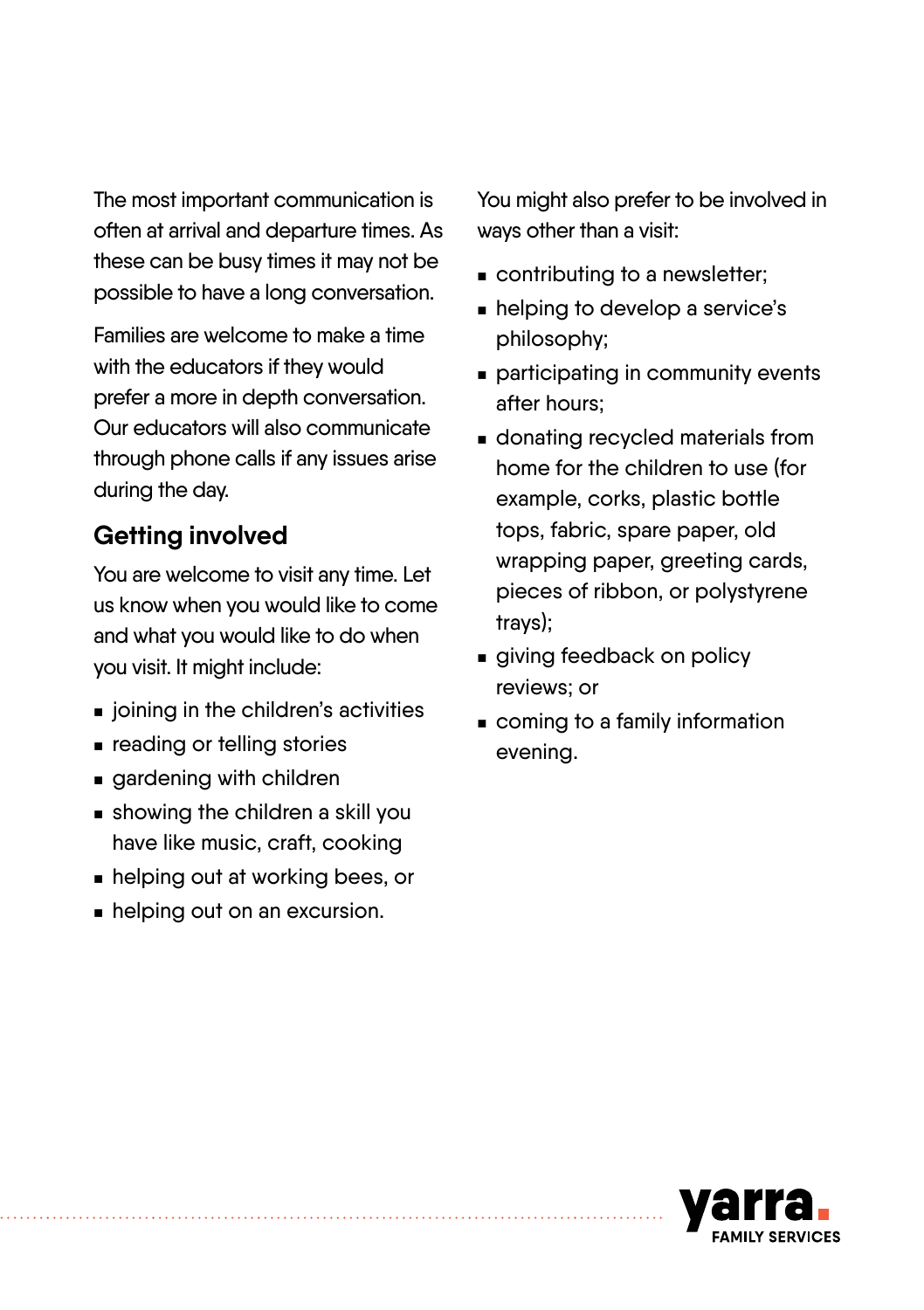# **Family Partnerships Committee**

We also invite families to join our Family Partnerships Committee. This provides families an opportunity to help guide the direction of Children's Services in Yarra.

If you would like more information on how to participate, please call **9205 5476** or email **deanne.halpin@yarracity.vic.gov.au**

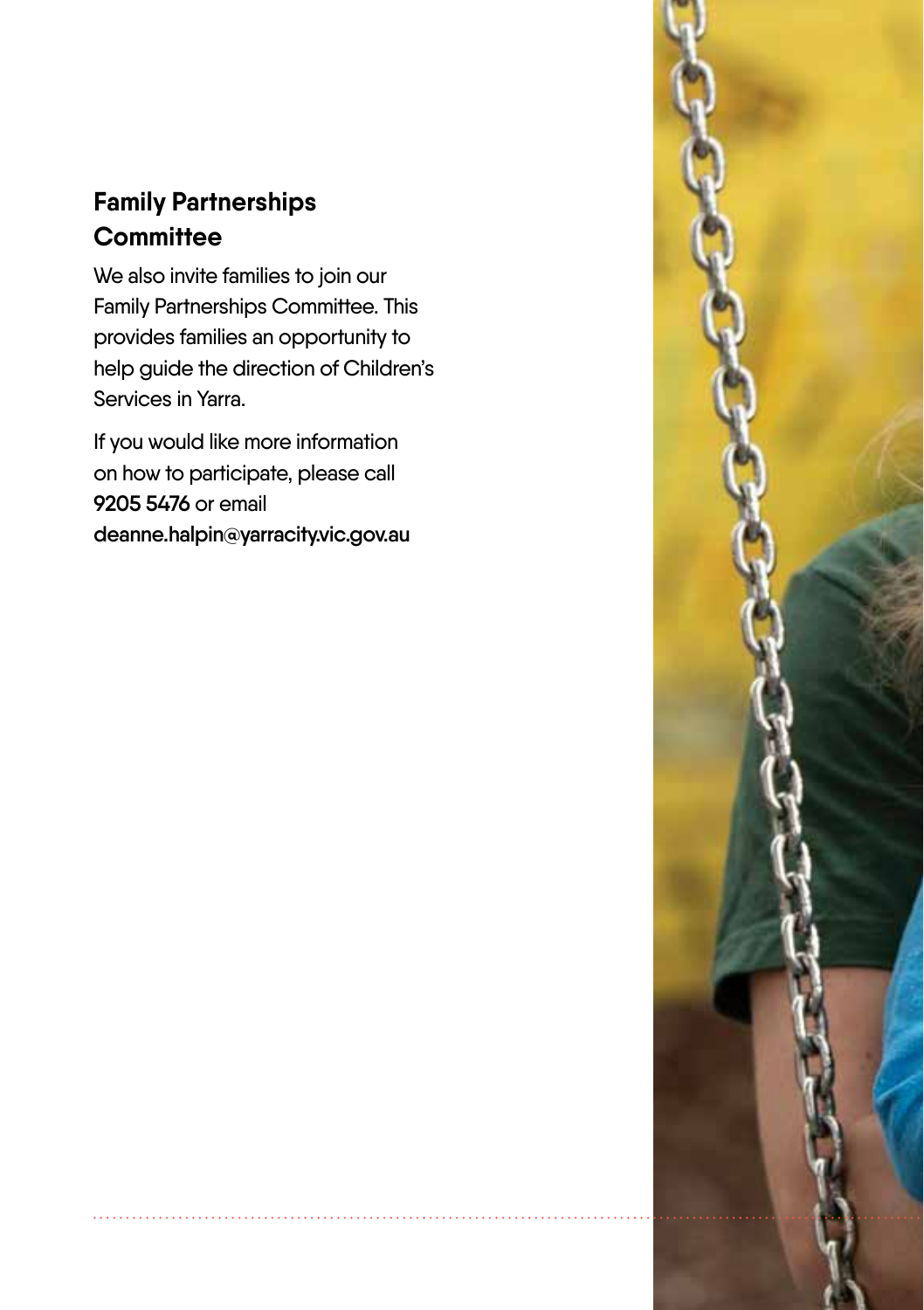

. . . . . <del>. . . . . .</del>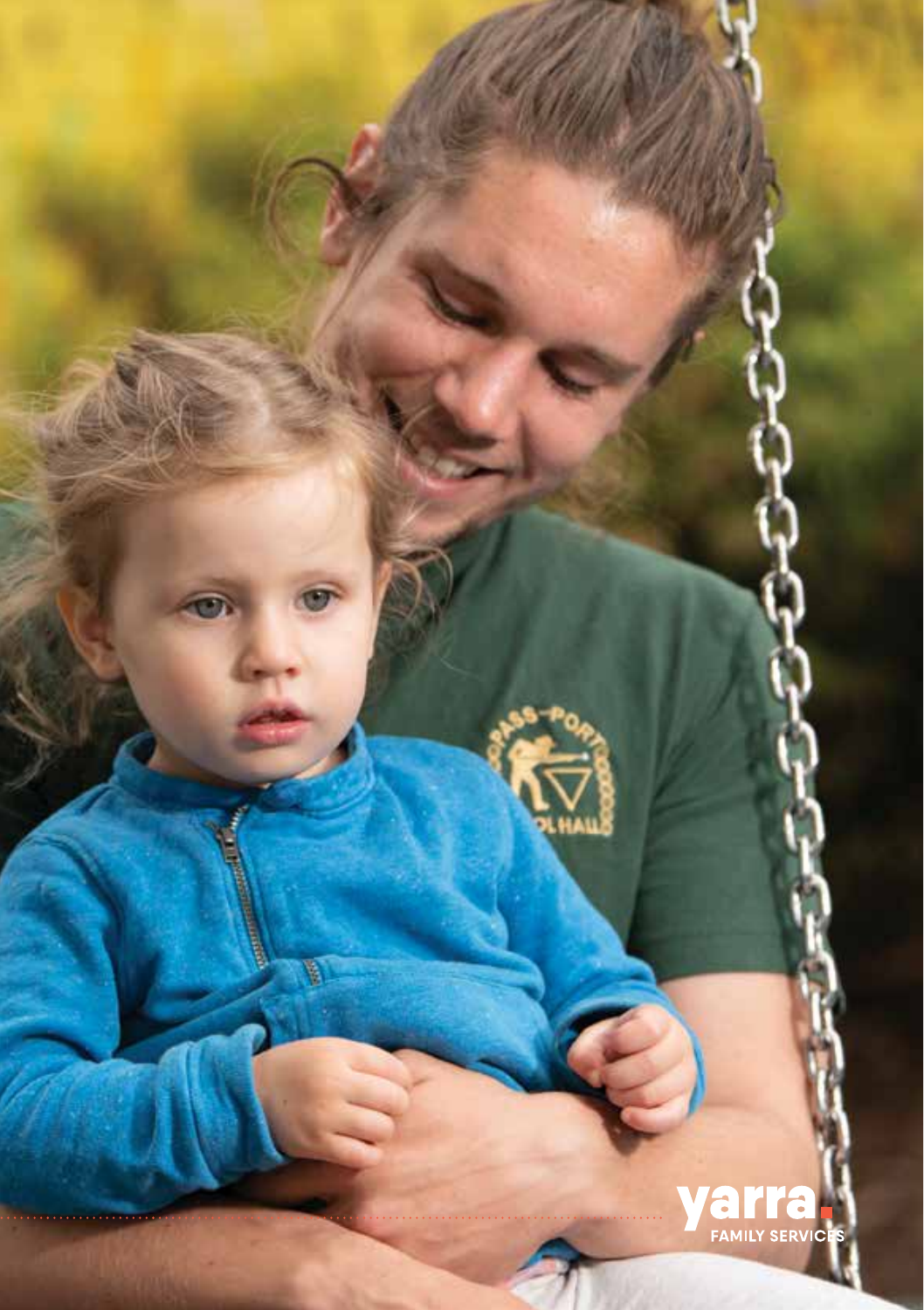# Our program philosophies.

Each service has an individual philosophy that meets the needs of their children, family and educators. During your orientation, we invite you to ask us questions about our philosophies and encourage your contribution and feedback.

## **What you can expect to see in our service programs.**

#### **Inclusion**

Yarra is committed to the inclusion of all children and families in our services. We welcome all family types. all cultures and all abilities to be a part of our learning community. We encourage children, families and the local community to share their ideas, their culture and their interests with our education and care services so we all have a shared understanding.

### **Social and emotional support for children**

Looking after the wellbeing of children is fundamental to what we do.

We know that to be engaged in learning, children need to feel safe and secure. Whenever possible, we try to have consistent educators in the spaces as we know that helps children to settle and feel safe. We work with families to orientate children to the space and make time to talk to you about how best to support your child.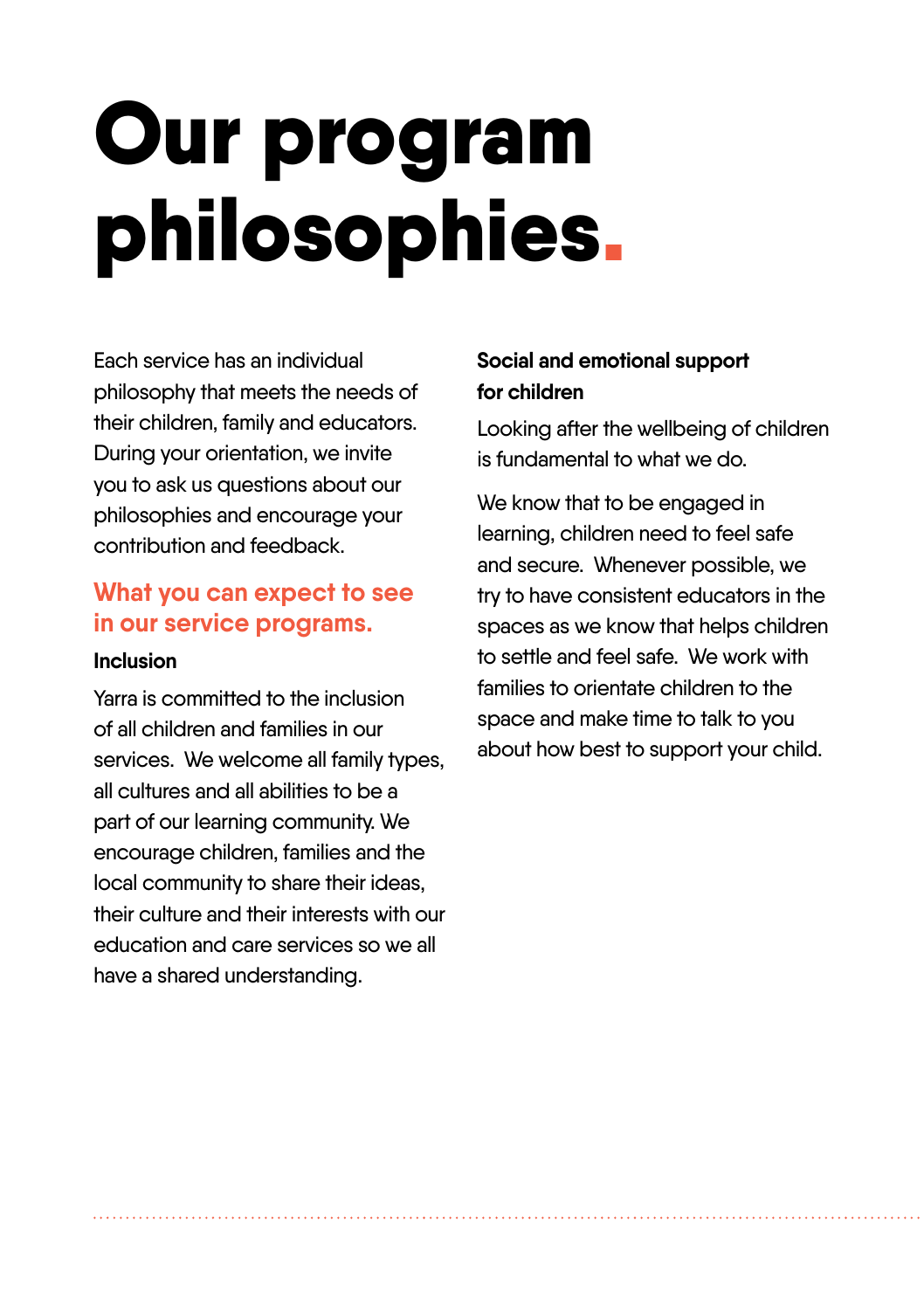### **Support for children with specific needs**

We have supports in place for children with specific needs, whether it is a medical need, a disability or children who find it difficult to settle.

In our long day care and OSHC programs we regularly access Inclusion Support Programs. These include ISP - a Commonwealth funded program and Kindergarten Inclusion Support, a State funded program for funded kindergarten programs.

We have a Preschool Field Officer who helps educators in kindergarten programs to run inclusive programs.

Our educators regularly undertake professional development to help support the needs of all children.

### **Play-based curriculum**

We understand that not all children learn the same way so we tailor our play based, open-ended activities to the individual child. It might look like the children are 'just' playing, but educators create play opportunities for children to learn skills like letters and numbers, how to share, how to think creatively as well as how to be global citizens in a rapidly changing world.

So when you see children playing with blocks, you are seeing a creative problem-solver; an early engineer learning about concepts like balance, stability, weight, symmetry, measurement, estimation and comparison.

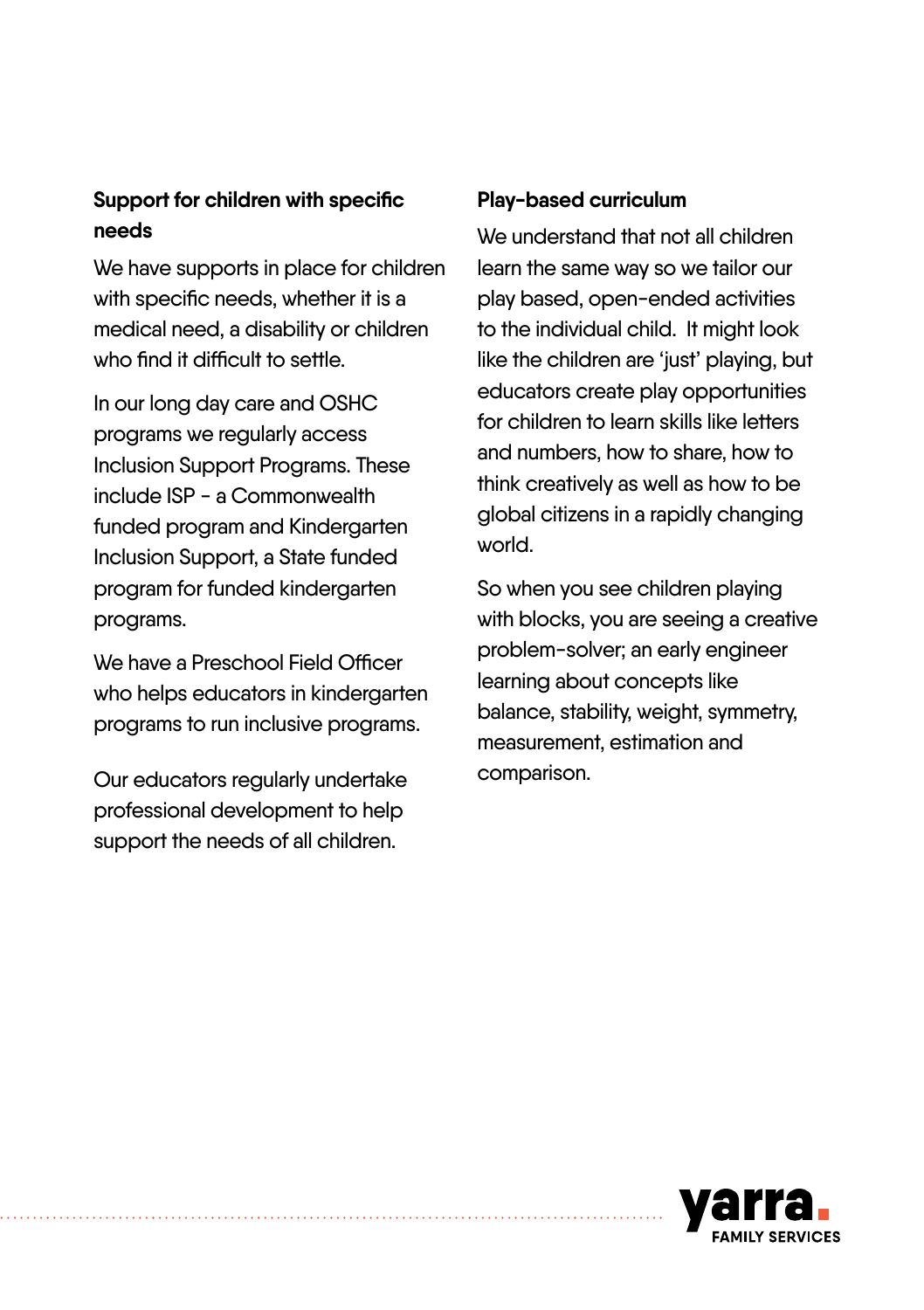#### **Environmental sustainability**

We know that it is vital for children to engage with the environment from a young age.

We give children opportunities to connect with nature and their natural world through visiting parks and green spaces, gardening, composting, and teaching them to respect nature.

We encourage children to use resources thoughtfully, from the paper they use in their learning to the water they wash their hands with.

 We are making our learning spaces more environmentally sustainable by phasing out the use of single use paper towel, turning off lights, heating and cooling in unoccupied spaces and being more mindful when purchasing equipment, ensuring it is sourced sustainably and ethically.

### **Voice of the child**

The UN Conventions on the rights of the Child 989 has four guiding principles, one of them is:

Participation: children are experts in their own lives and experiences, and should be consulted on decisions that affect them. Every child has the right to express his or her opinion, and can provide advice and valuable insight into how their rights can best be protected and fulfilled.

It is important for us to listen to children. By listening to children, it promotes self-esteem and self-worth and children learn that their opinions matter and feel valued and supported. These are vital skills for learning.

As a Child Safe organisation we know that by giving children a voice and listening to what children are saying it promotes child empowerment and safety. Standard 7 in The Child Safe Standards is about empowering children and states "Children have a right to be heard and have their concerns and ideas taken seriously".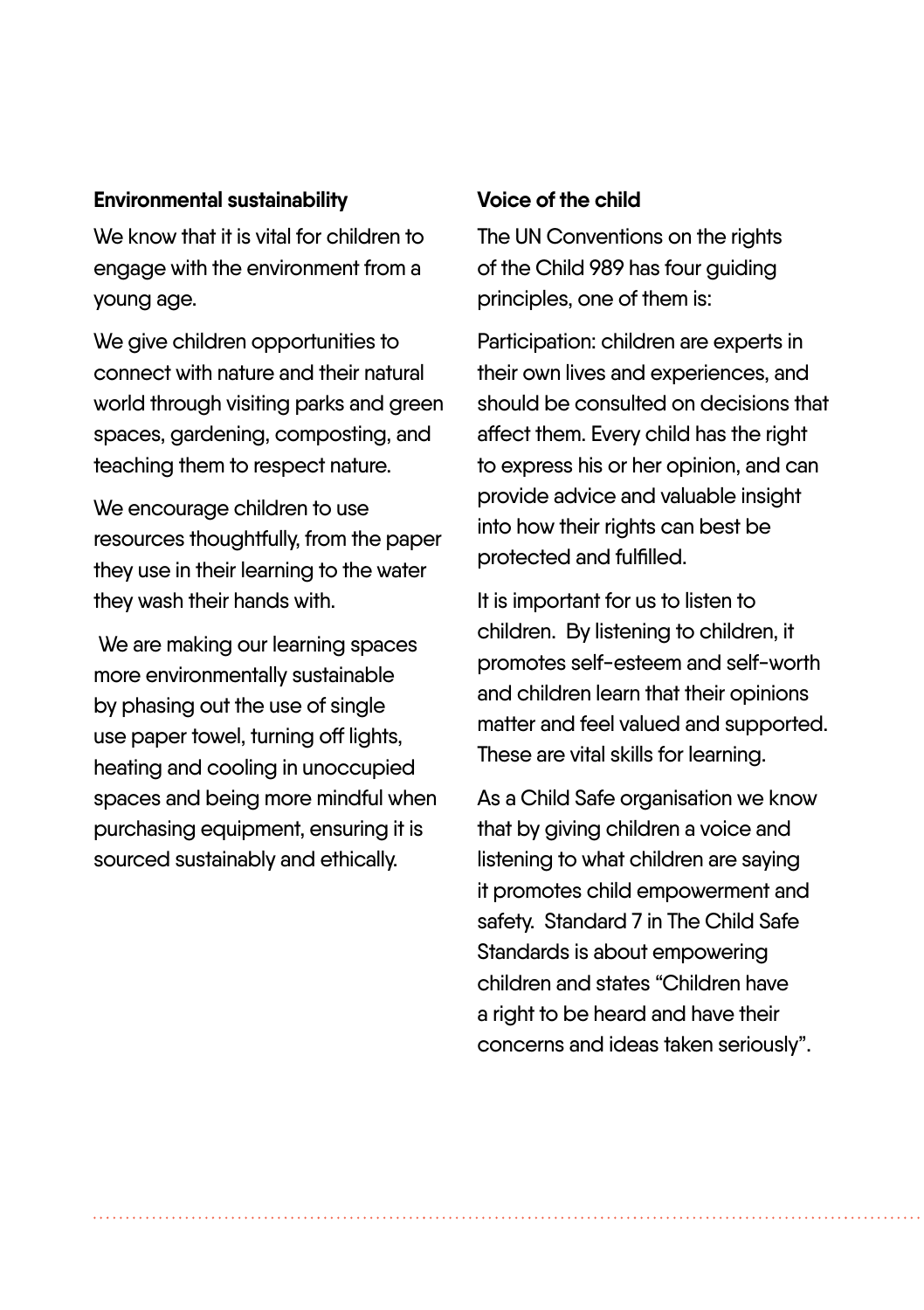#### **Community connectedness**

We know that a child is part of a family and community that shapes who they are. Children grow emotionally, intellectually and physically through engaging with their community. In engaging in our local community, we are giving children a sense of belonging, which is crucial in building their identity. We engage with our local community by community walks, shopping locally, inviting community members into the service and through child consultations by City of Yarra over matters that are meaningful to them, for example, playground and green spaces design.

### **Messy play**

Messy play is an important part of learning and can be lots of fun. Whether children are digging in the garden, gluing and painting or digging in a mud patch, they are learning. Messy play allows children to learn about maths, science, reading, writing, emotions and so much more. Educators will use art smocks when they are needed and sometimes have some protective clothes for rainy days.



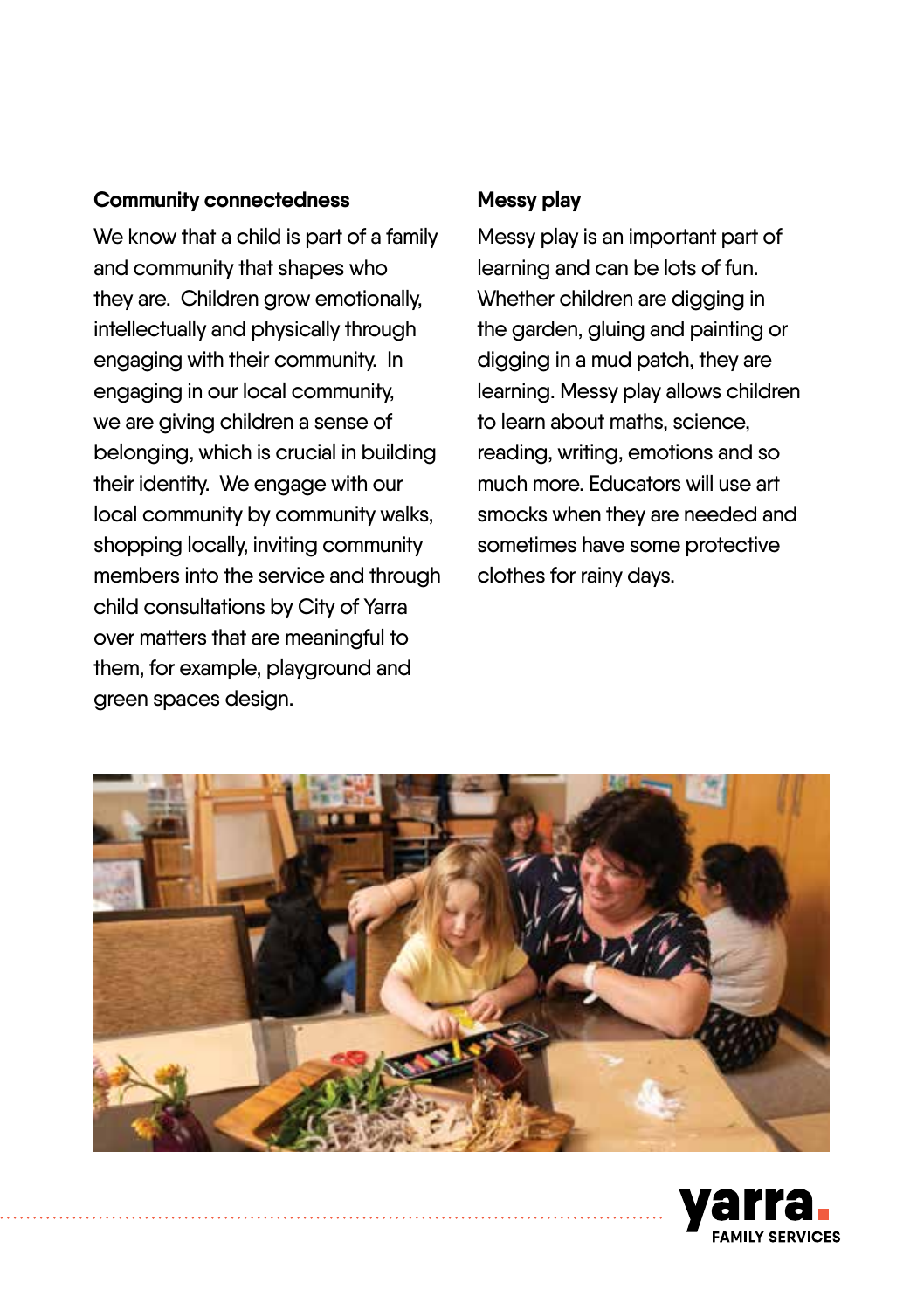# Important processes and procedures.

All our services are licensed by the Department of Education and Training and we have obligations that are required by law.

This means that we have certain processes and procedures to help families and educators to keep children safe. It is important for families to be familiar with these as they are requirements.

# **Arrival and departure of children**

In addition to the parent/guardian, the nominated persons you have recorded on your child's enrolment form are authorised to collect your child from care. In the event of needing to include additional nominated persons on your child's enrolment, you must contact the service before the collection of

your child to provide the person's information and permission in writing.

At Long Day Care, Kindergarten, Occasional and Vacation Care Programs you must sign your child in on arrival for care and sign out upon departure.

At After School Care, the educators of the service will sign your child into care on arrival, but your child/children must be signed out by you at the end of the day.

Please make sure other children do not leave with you when you collect your child and close all doors and gates you use at the service.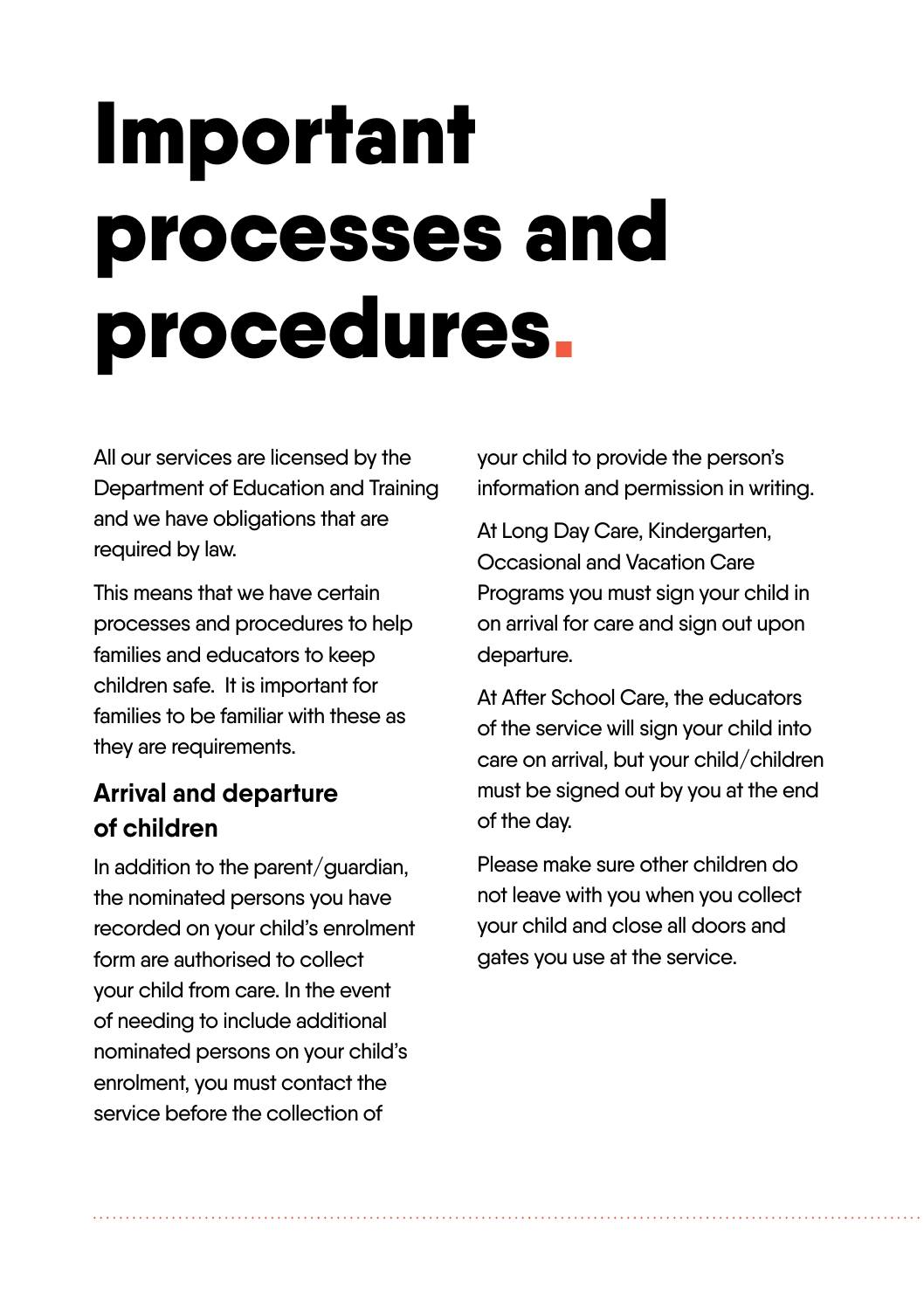## **Medications**

Our services do not provide medication. Educators may administer prescribed medication, over-thecounter medications and alternative treatments such as homeopathic medications you provide when legal requirements are met.

You must complete and sign a medication form, which the educator can provide, before they can give your child any medication.

All medication:

- must be within its use-by date
- **nust be in its original packaging** with the instructions
- **be given directly to an educator** (except in school age programs)
- **nust never be left in a child's bage.**
- will never be given by a person who is not a Yarra staff member
- must have the child's name on it

Non-prescription medications will only be administered for two days in a week and must be suitable for the age of the child. A registered practitioner or provider must confirm in writing a request for these medications to be administered for more than two days in a week.

Any child who has commenced a course of antibiotics cannot attend the centre for 24 hours from commencement of taking the medication.

Children in our school-age care programs can be given permission to administer their own medication if a permission form is completed. Please discuss your needs with the service supervisor.

For more information on medication, illnesses and injuries please refer to the policy and procedures manual available at your service.

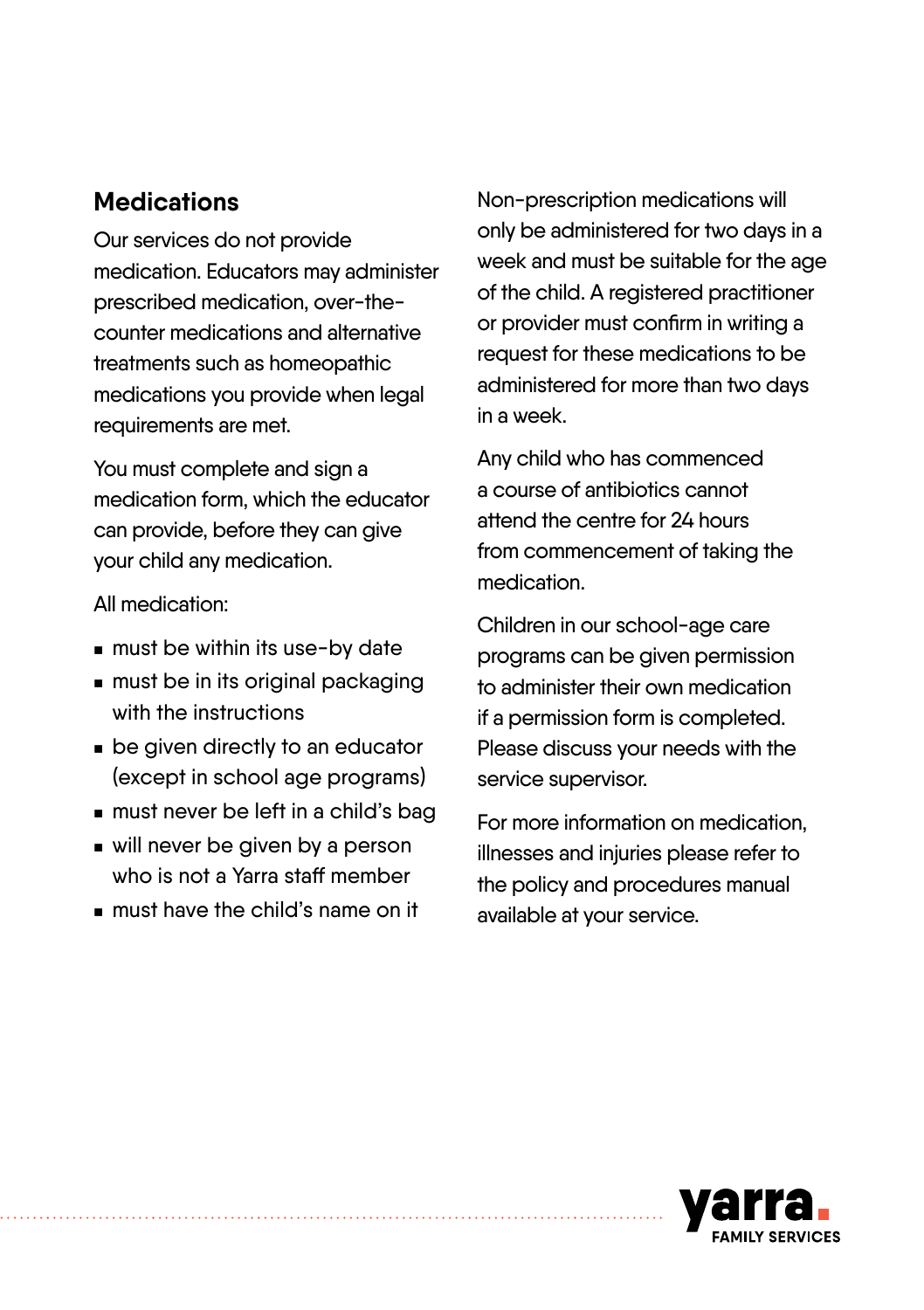# **Immunisation (No Jab, No Play)**

### **Long Day Care, Casual Care, Kindergarten and Occasional Care**

By law, to be able to enrol, children need to have an Australian Immunisation Register certificate (available through Medicare or through the MyGov link to Medicare) or be eligible to access a grace period when on a catch up plan. Children who cannot be immunised need evidence of this.

If your child was vaccinated overseas, you need to take evidence of this to your Australian vaccination provider or doctor. They will update the Australian Immunisation Register (AIR) for your child.

### **Outside School Hours Care**

Children who are not immunised or not up-to-date with their immunisation are still able to enrol to use after school care and vacation care.

### **Illness and accidents**

We understand the concerns and difficulties of families with sick children, especially when families have work commitments. It helps all families and children when children who are unwell remain at home to prevent the spread of illness.

A child with vomiting, fever or diarrhoea should be kept at home until 24 hours after they are free of symptoms. If you are unsure please phone the service and speak with an educator.

If your child becomes unwell while at the service, we will call you to ask you to collect your child. If we cannot contact you, we will contact a person you have authorised to collect your child and continue to try and contact you.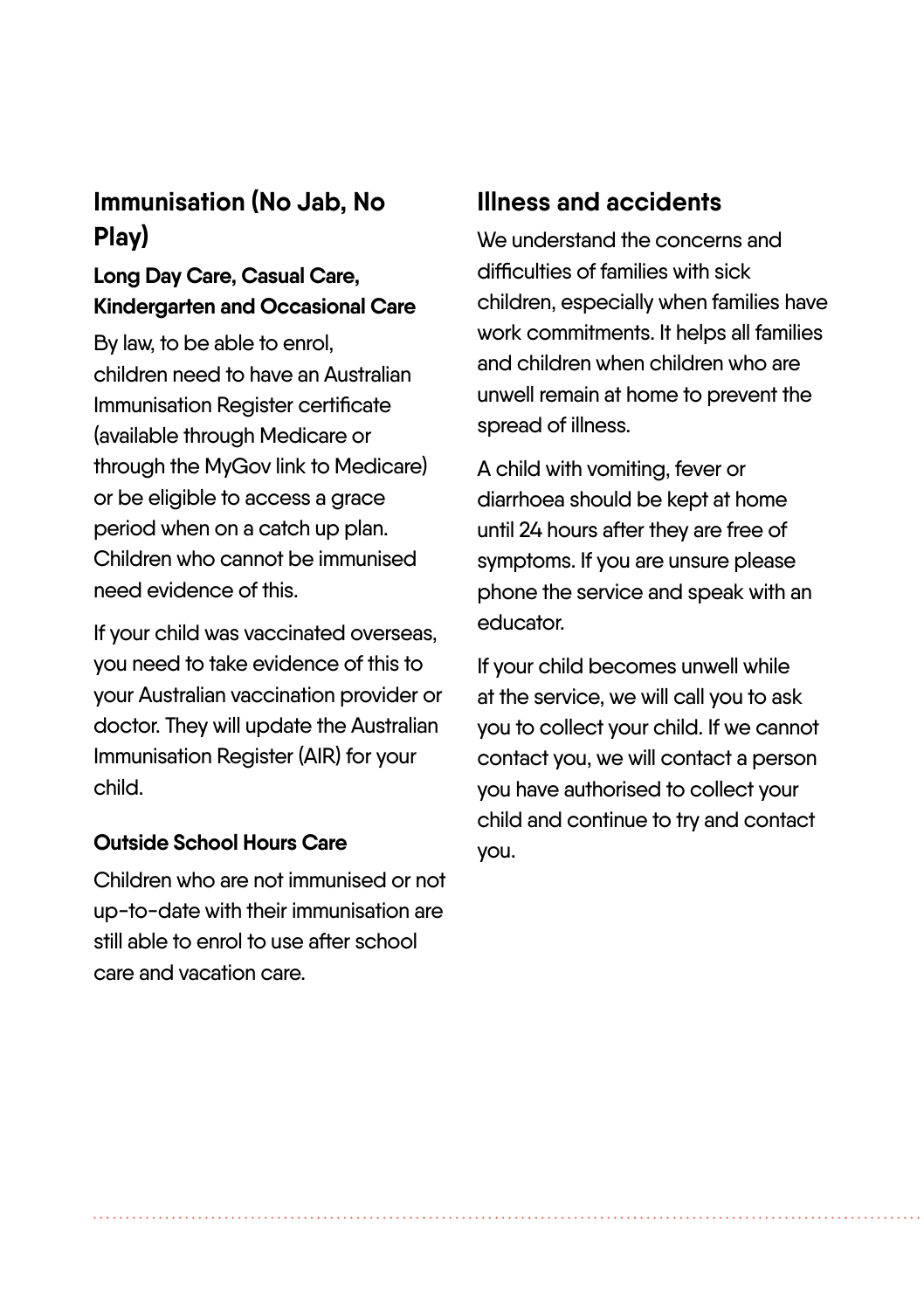In the rare circumstance a child is seriously ill or has an accident while at the service and needs urgent medical attention, we will give appropriate first aid and call an ambulance. We will call you as soon as possible.

To reduce the spread of illness we have policies and procedures for educators on hand washing. Educators also remind children to wash their hands and when needed assist children with this.

It also helps us if families encourage and help children to wash their hands as they arrive at our services.

# **Infectious diseases, medical conditions**

The Government Health Department sets the regulations for children with infectious diseases to be excluded from services. This list is on display at all services.

When your child returns to the service you need to provide a medical certificate so we know your child is well enough to come back.

Please let us know if your child has an infectious disease so we can:

- watch for other cases of the illness
- notify all families, as required under regulations. Your personal details, including the child's name, will not be made public

Children who are not immunised against an infectious disease cannot attend if there is an outbreak of that disease.

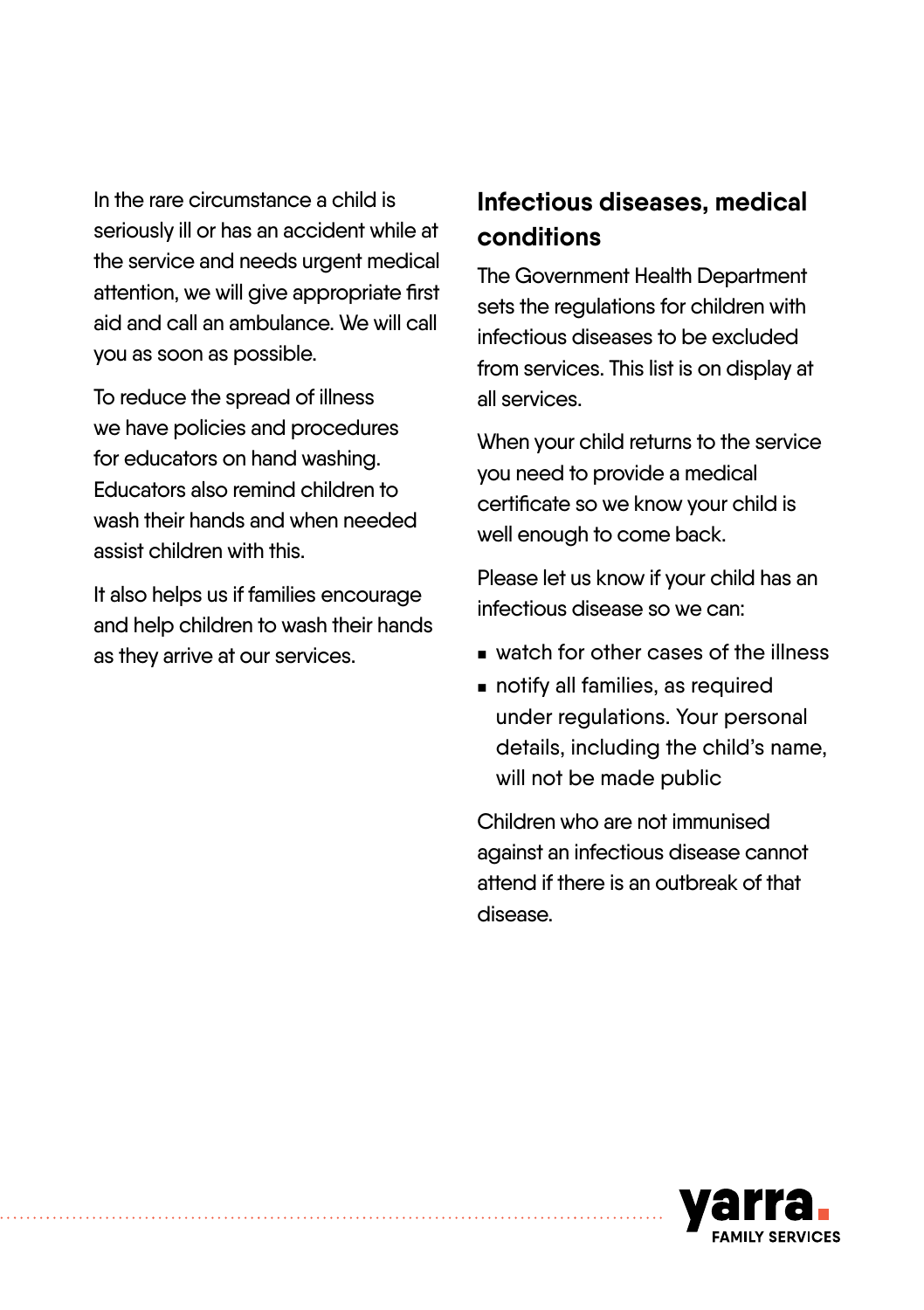### **Allergies**

If your child has an allergy, you need to provide us at the time of enrolment, or as soon as your child is diagnosed, with an Allergy Action Plan completed by your child's doctor or medical service. We will use this information to develop a Risk Minimisation and Communication Plan. You will need to sign the Risk Minimisation and Communication Plan and provide us with any medications referred to in the plan before your child can attend.

## **Asthma**

If your child has asthma, your doctor or medical service must complete an Asthma Action Plan in consultation with you. The educators will use this Asthma Action Plan to develop, with you, a Risk Minimisation Plan for your child. You must sign the Risk Minimisation Plan and provide us with any medication referred to in the plan before your child can attend.

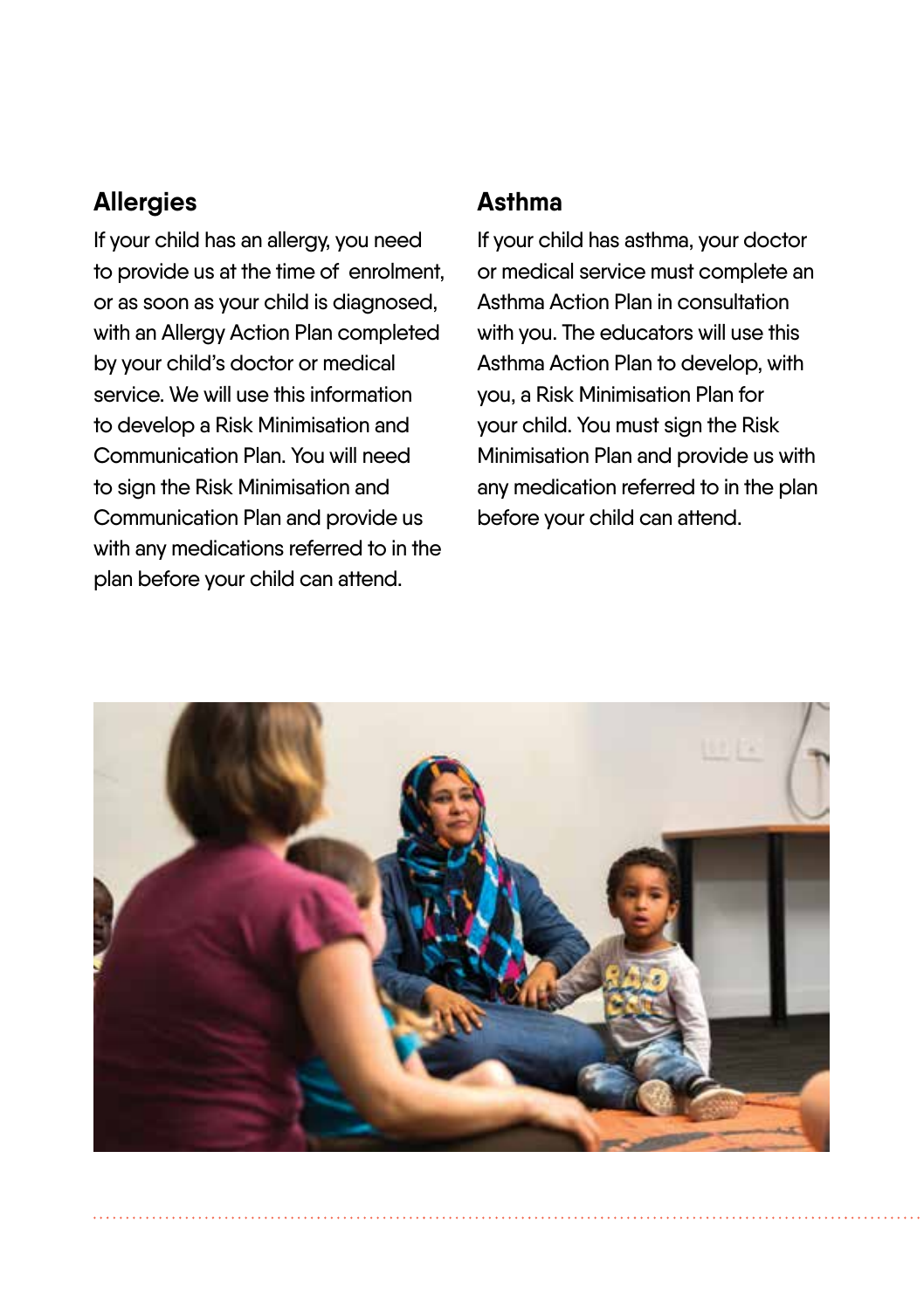## **Anaphylaxis**

If your child is diagnosed as at risk of anaphylaxis, you will need to complete an Anaphylaxis Action Plan with and signed by your child's doctor or medical service. You must provide an adrenalin auto injection device (Epipen© or Anapen©), within its expiry date, in case a reaction should occur while your child is attending our service. Educators will develop a Risk Minimisation Plan with you. This must be completed and returned with the required medications before your child can attend.

All Action Plans and Risk Minimisation Plans must be reviewed by your child's doctor or medical service annually or as circumstances change.

### **Other medical conditions**

If your child has other medical conditions such as diabetes, epilepsy, cystic fibrosis etc you need to advise us on the enrolment form. Your educator will help you to identify and complete any additional necessary documentation and/or to meet additional requirements. In some instances we may require educators to attend appropriate training to support your child's medical needs before they can attend, such as if your child requires blood sugar monitoring or tube feeding.

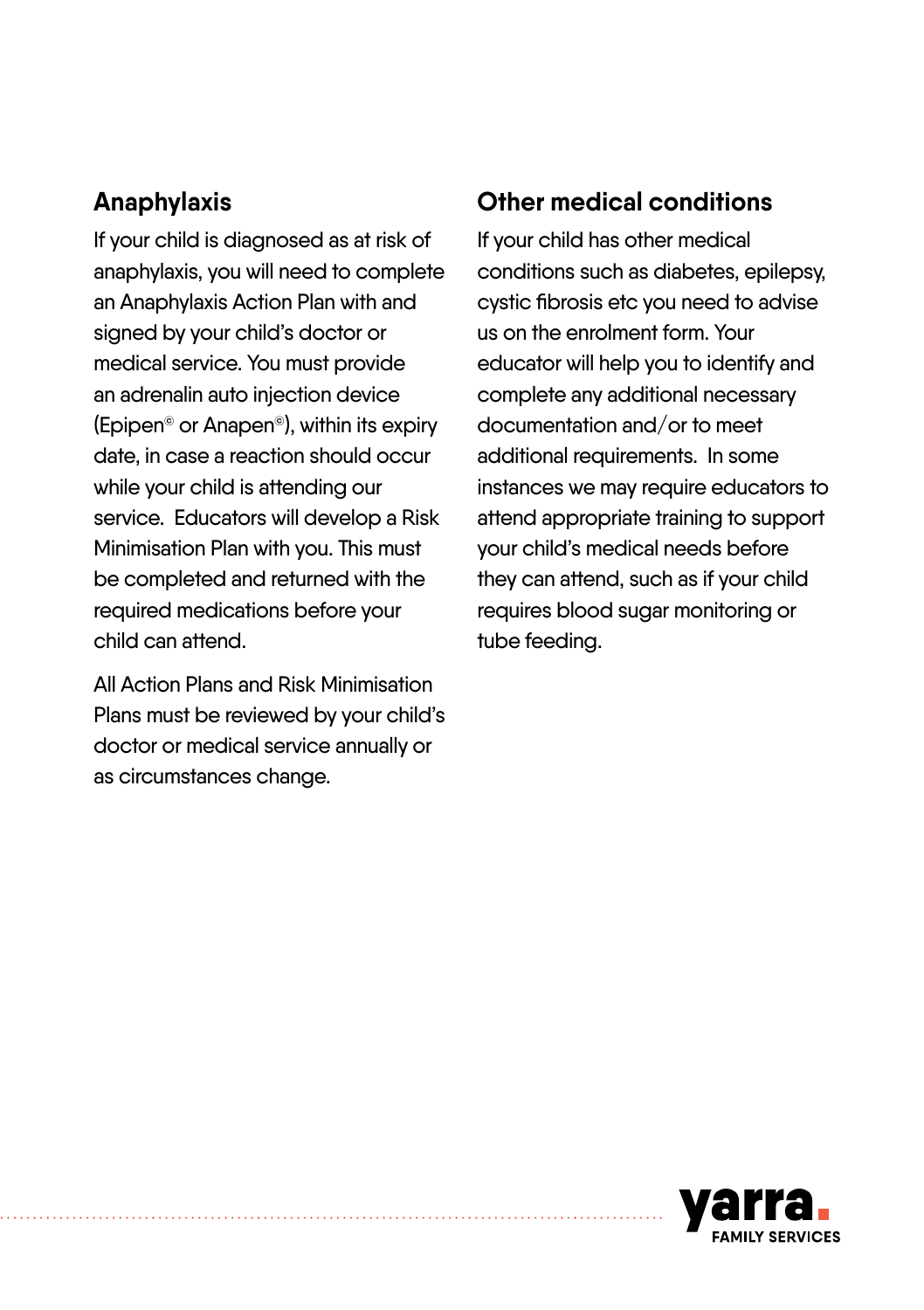# Daily program information.

### **Meals**

### **Long Day Care, Casual Care, Extended Care and Occasional Care**

Our Long Day Care programs provide morning tea, lunch, afternoon tea and breakfast on request.

All families are supported with their choices regarding feeding. Families who would like to bring breast milk can be assured that we will store and warm it correctly. If your child is using formula you will need to supply the formula and bottles.

Any food we provide is healthy and nutritious. In our long day care service a weekly menu is planned based on children's daily nutritional needs. This is displayed for families' information and feedback. Our cooks have Food Handlers certificates and our Food Safety Plan meets the Food Safety Act. We cater for allergies and most food preferences.

## **Kindergarten, After School Care and Vacation Care**

- **Children need to bring their own** snacks and lunch to Sessional Kindergarten and Occasional Care.
- After School Care programs provide afternoon tea.
- Vacation Care Programs provide afternoon tea. Children need to bring their own morning tea and lunch.

We ask you to provide healthy snacks and lunch when sending food with your child. Good eating habits begin in early childhood.

Our programs have fridges for storing food so you can send yoghurt, dips or cheese. Fruit, sandwiches, wraps, vegetable sticks, salad, pasta meals, pita bread are some ideas. It is helpful to send your child's food in an insulated lunch box. Please note that School-Age Care programs cannot provide food storage.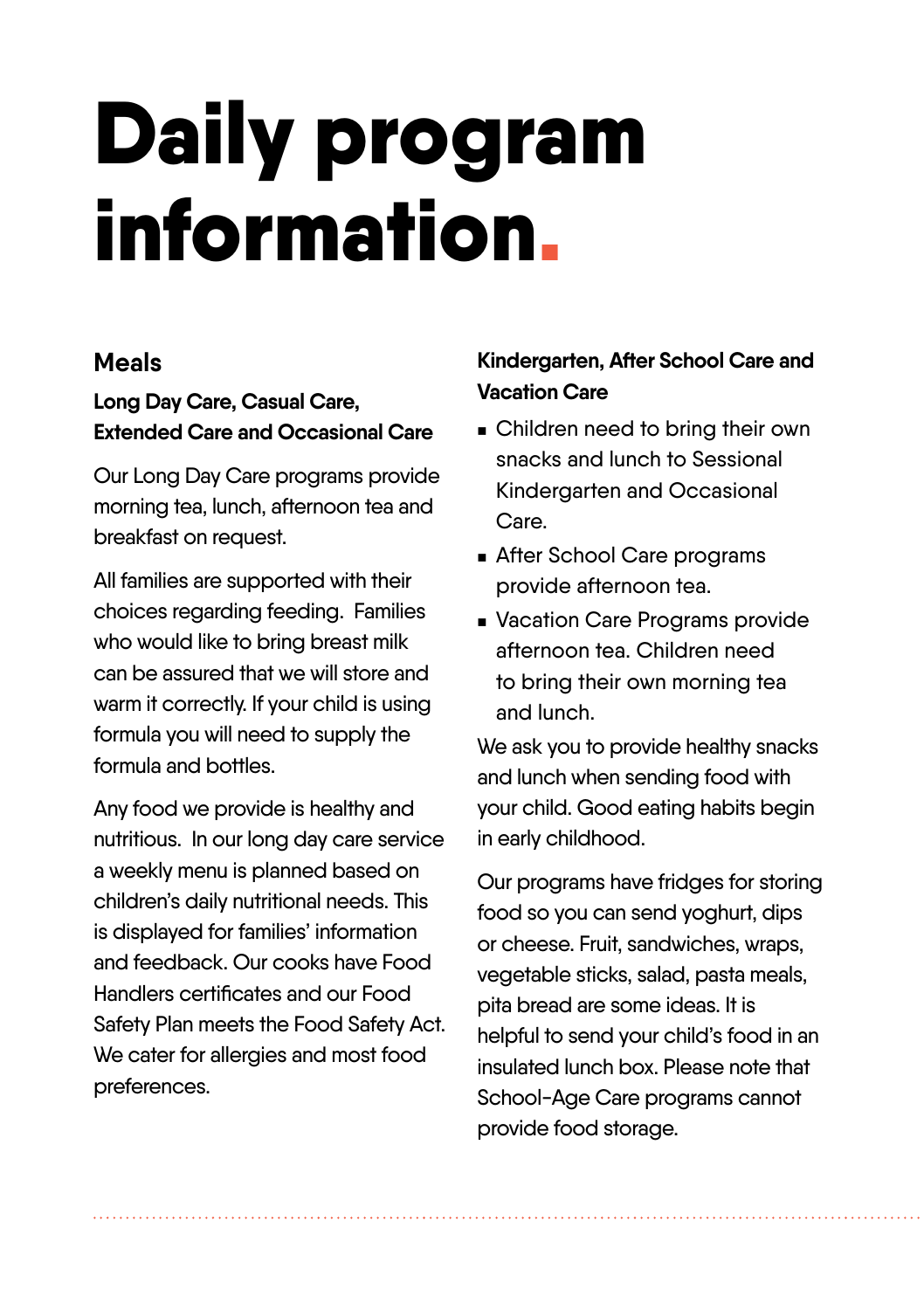Please do not send treat food such as chips, sweet biscuits, lollies, cake, chocolate, fruit juice or sugary drinks. Educators will help children pack these to take and eat at home.

For more information visit **raisingchildren.net.au/preschoolers**

#### **Sleep and Rest**

All children are able to have times of rest, sleep or relaxation as needed.

Educators will speak with families of babies about their routines at home so these can be followed in the centre.

Safe sleeping guidelines are followed in our services for all sleeping children. Bedding is washed in the centre at least weekly and each child has their own bedding supplied by the centre.

Children are not required to sleep but may be encouraged to rest or have a quiet time during their day. Quiet experiences such as stories, puzzles and art are always available to children at this time, or some children may go outside with an educator to allow others to sleep.

#### **Photographs**

We do not allow anyone to take photos or video of a child in our programs without the written consent of the child's parents or legal guardian. We understand that families may like to take photos of their child's friends or special events at our services however we do ask that you respect our policy and speak to an educator before you do this.

#### **Toys and Comfort Items**

Children are welcome to bring items they need to help them feel safe and secure, especially at rest times. We know these are an important part of their routines.

While children can bring other toys from home, our services are well resourced with equipment. Items from home, including personal mobile electronic devices, are encouraged to stay in children's bags so they are not lost or damaged and they go home safely.

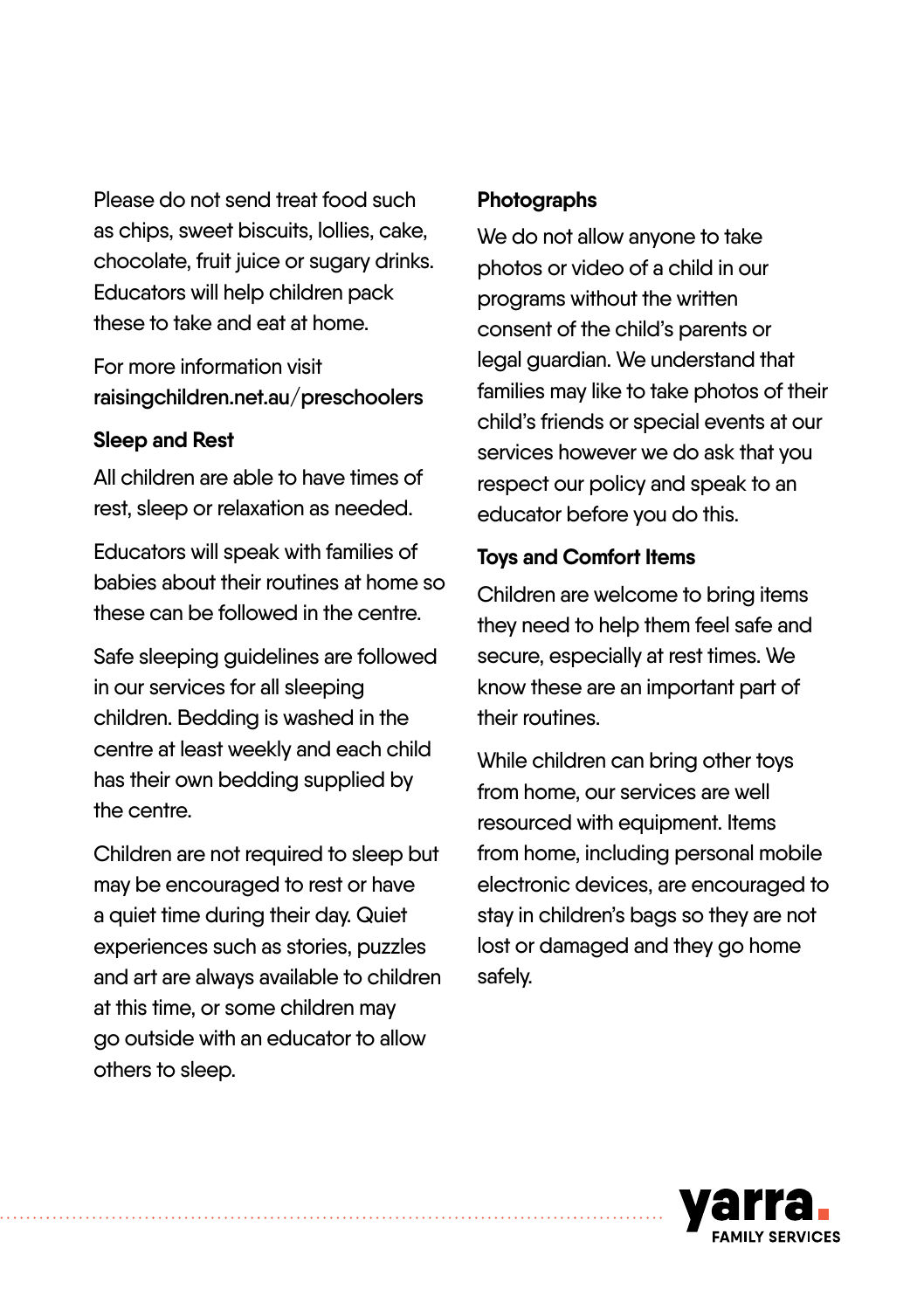### **Sun protection**

Over exposure to the sun's Ultraviolet (UV) radiation can pose significant health risks for children, including sunburn, dehydration, eye damage and skin cancer.

The need to provide adequate protection from the sun must also be balanced with the benefits of UV exposure that assists the body to produce vitamin D, which is important for healthy bones, muscles and general health.

#### **Shade**

We will ensure there is sufficient shelter and trees providing shade within the services. Outdoor activities will be planned so that children are protected from the sun.

Babies under 12 months of age are kept out of direct sun when UV levels are 3 or above.

Children are encouraged to use available areas of shade for outdoor play activity and those without hats or appropriate clothing will be required to stay in shaded areas.

### **Clothing**

In addition to shaded areas for outdoor play children are required to:

- wear hats that protect the face, neck and ears, e.g. legionnaire, bucket or broad brimmed hats.
- $\blacksquare$  wear sun safe clothing  $-$  tops that cover the shoulders and arms; knee length or longer style shorts and skirts (please note: singlets do not offer protection and are therefore not permitted.)
- we recommend children wear sunglasses that meet the Australian Standards.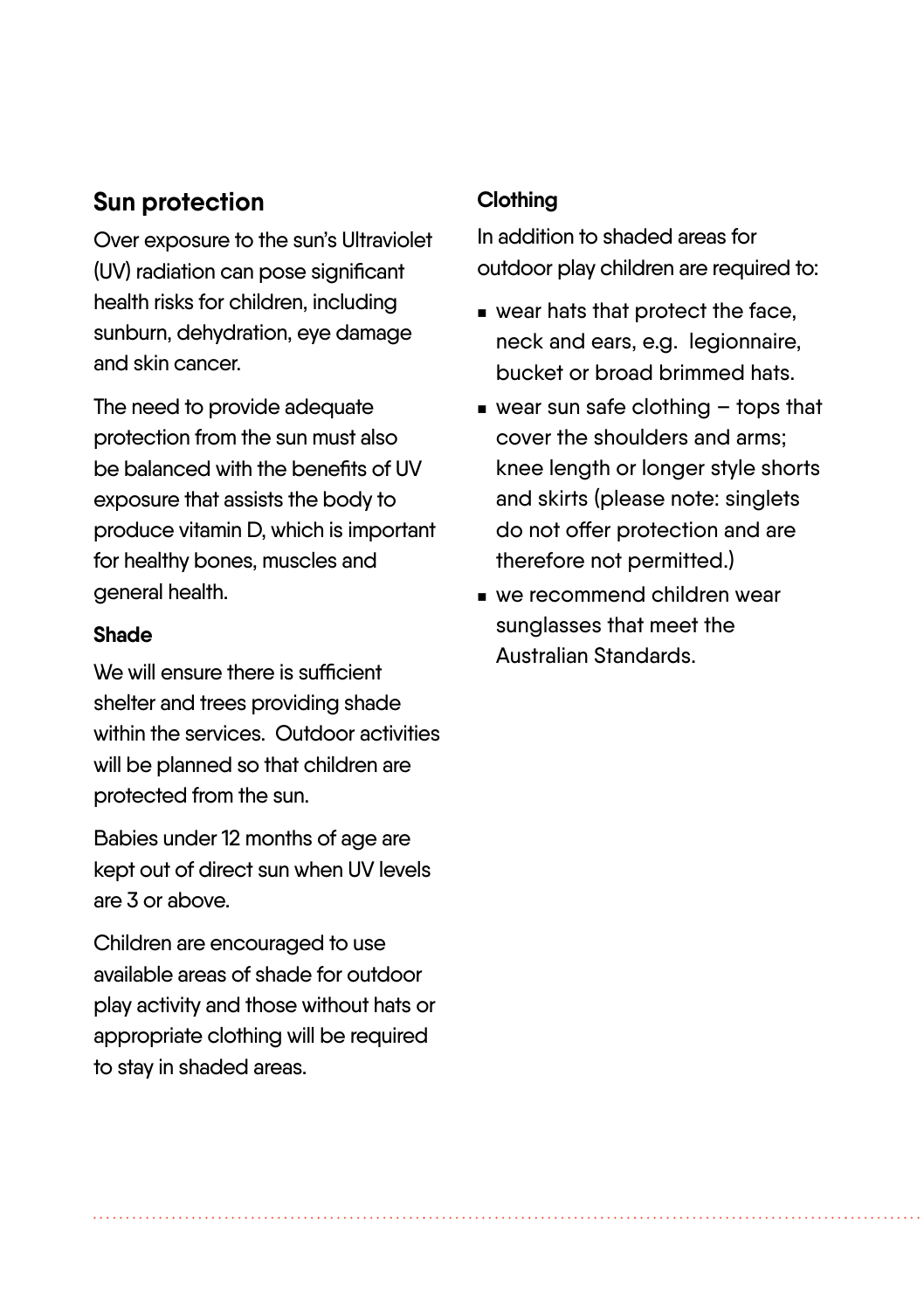#### **Sunscreen**

We strongly encourage families to consent to the application of sunscreen. However, we acknowledge that some families would prefer that we do not apply sunscreen to their child. In this instance we encourage parents to provide a long sleeve sun protection top.

Where we do have consent to apply sunscreen we will:

- apply SP30+ (or higher) broad spectrum water resistant sunscreen 20 minutes before going outdoors and re-apply sunscreen every two hours when outdoors.
- **from 3 years of age, encourage** children to apply their own sunscreen under supervision of educators to help develop independence.

# **Excursions, regular outings and in-house visits**

Excursions and in-house visits are valuable experiences for children. They enhance children's learning, offer an opportunity to explore different environments and engage in meaningful ways with communities.

Excursions and regular outings are occasions when children leave the premises of the children's program with the written authorised permission of a parent/authorised person. These may be routine visits to the neighbouring school, community centre or local library or larger excursions, to the zoo, for example.

In-house visits are when representatives of external organisations come into the educational service premises and provide experiences for children to enjoy as part of the educational program, such as the Responsible Pet Program.

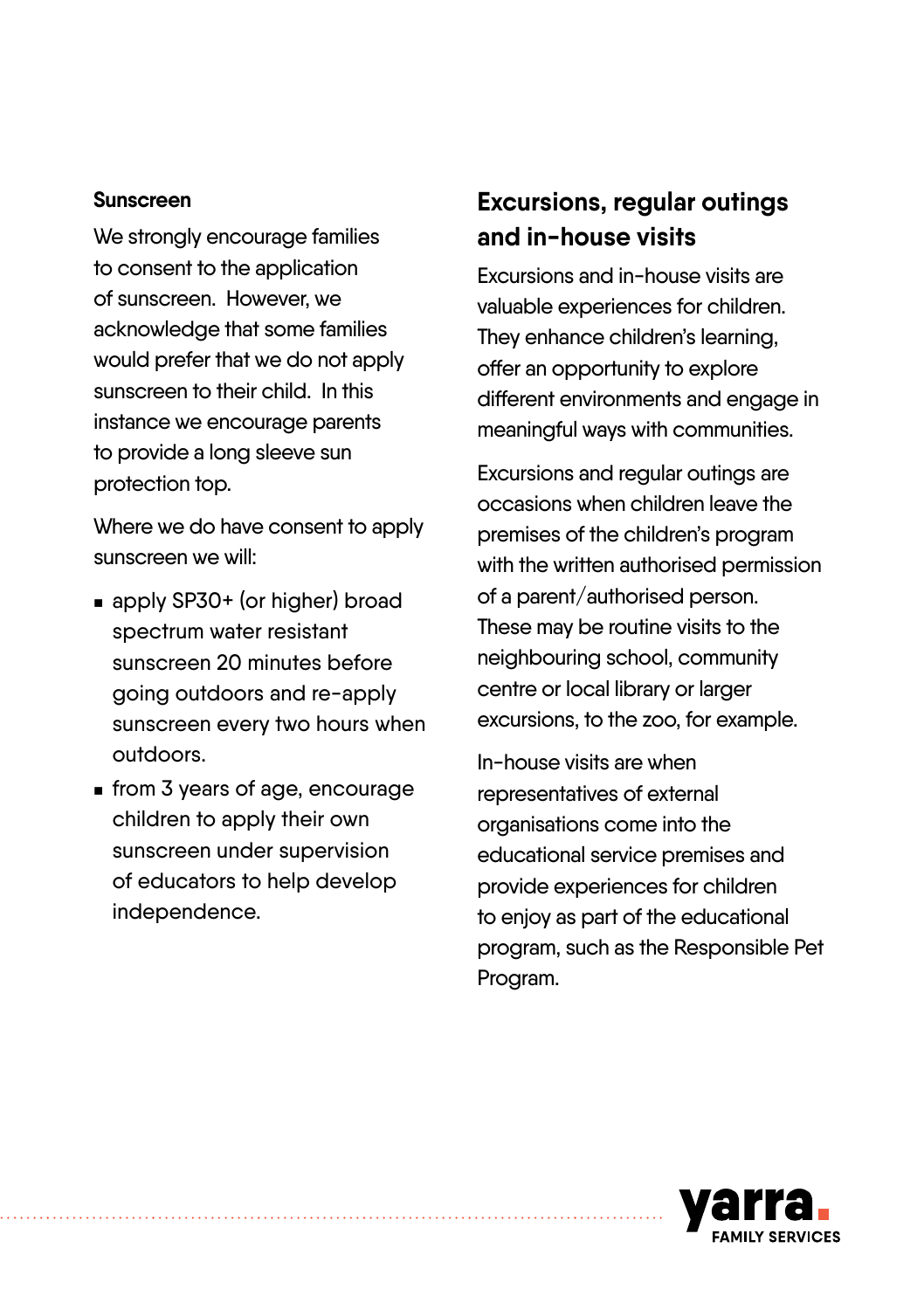# Governance.

# **Policies**

The City of Yarra Children's Services have policies and procedures to support the operational requirements for each program. The policies and procedures are referenced from The Educational and Care Service National Law, The Educational and Care Service National Regulations, The Children's Services Act 1996 and The Children's Services Regulations 2009.

There are copies available at all services for families to look at or ask for a copy.

Our policies are reviewed and updated regularly and we include families, children and educators in this process. If you have any feedback on a policy or would like to know more, please speak with an educator at your service.

# **Privacy and Data Collection**

The City of Yarra Council is covered by the Data Collection and Privacy Act 2014 and the Health Records Act 2001.

You will be given a Collection Notice to read and sign before we ask for this information, to explain why we collect the information, who we share it with and our other legal requirements. We take our responsibility for your information very seriously and will not share your information without your consent.

# **The National Quality Framework and Standards**

The National Quality Framework aims to raise quality and drive continuous improvement and consistency in education and care services through:

- Belonging, Being and Becoming, (2009).
- My Time, Our Place (2011)
- Victorian Early Years Learning and Development Framework (2nd edition, 2016).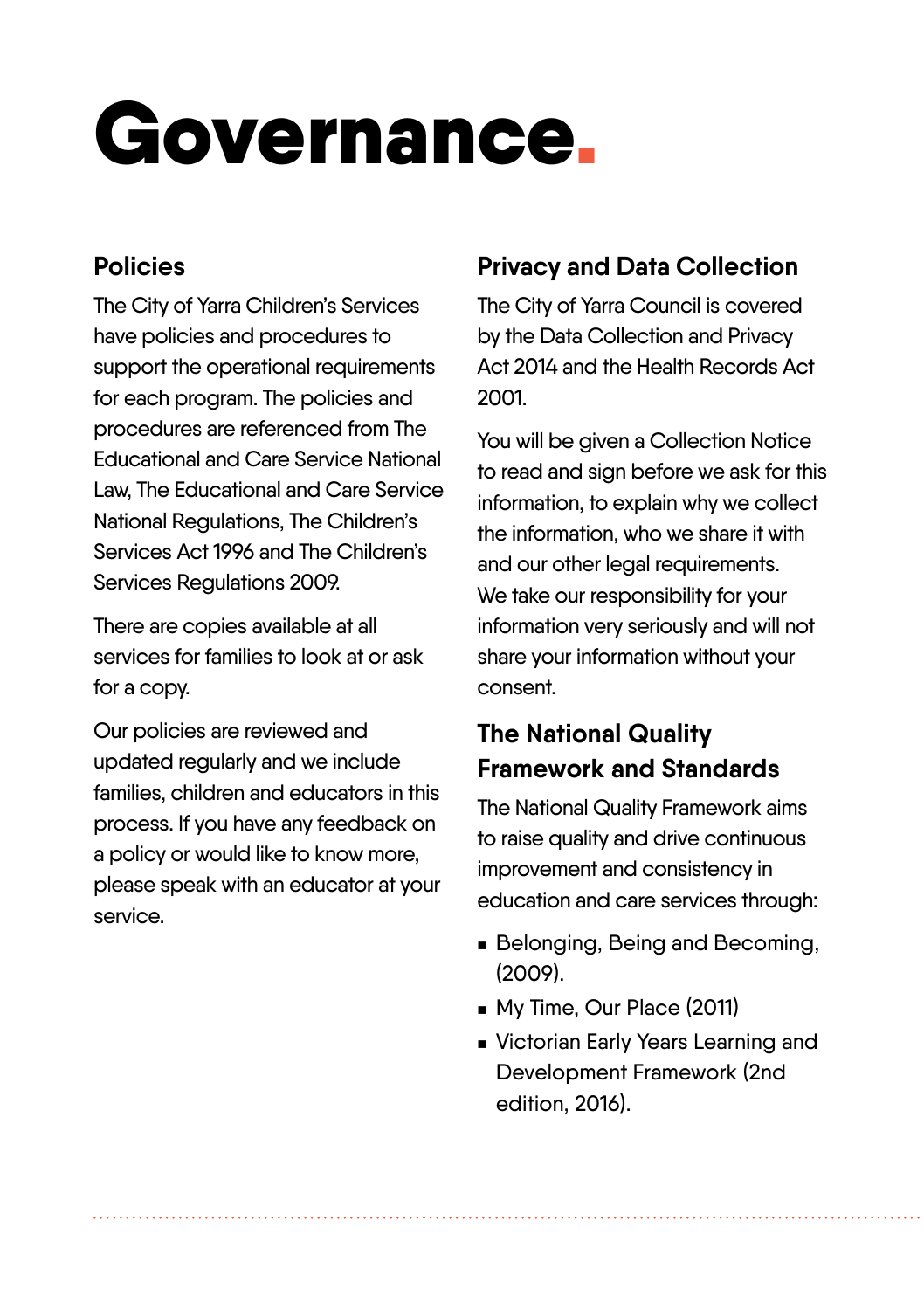For more information about the Frameworks visit:

- **acecqa.gov.au**
- **education.vic.gov.au** and search 'state law'.

The National Quality Standards set a new national benchmark for the quality of education and care services. The National Quality Standards are:

- 1. Educational Program and Practice
- 2. Children's Health and Safety
- 3. Physical Environment
- 4. Staffing Arrangements
- 5. Relationships with Children
- 6. Collaborative Partnerships with families and communities
- 7. Governance and Leadership.

# **The National Quality Rating Process**

City of Yarra Children's Services will be assessed and rated against each of the 7 quality areas of the National Quality Standards. They will also be given an overall rating. The rating and assessment process aims to drive continuous quality improvement at services and provide families with better information for making choices about their child's education and care.

## **Emergency Procedures**

The City of Yarra Council has a critical incident management policy and procedure that includes emergency evacuations and all children's services are required to develop and regularly practice Emergency Management Plans, such as evacuations or lockdowns.

Each children's service must rehearse and document the emergency and evacuation procedures at least every three months that the service is operating.